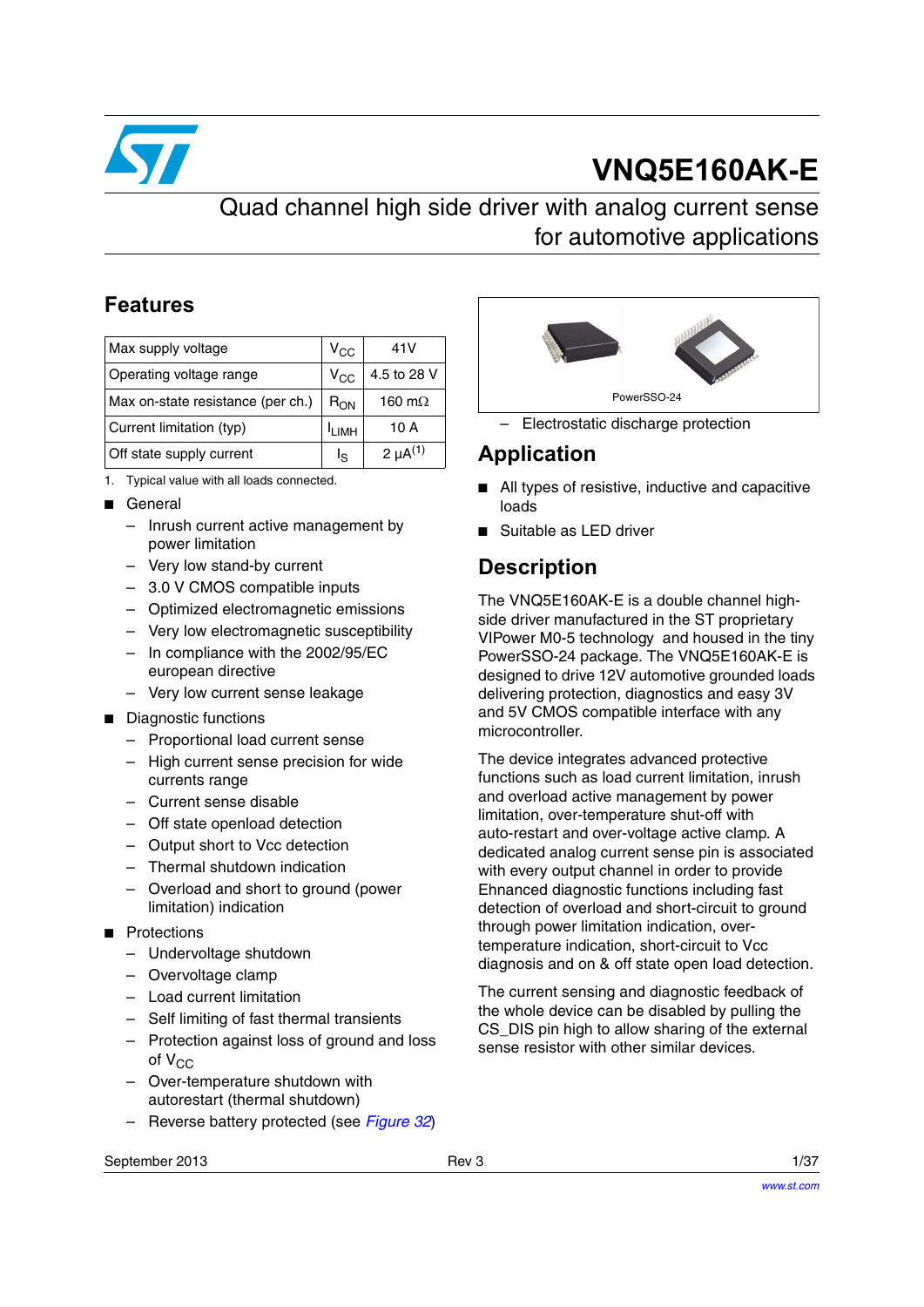# **Contents**

| 1              |     |                                                                   |  |  |
|----------------|-----|-------------------------------------------------------------------|--|--|
| $\mathbf 2$    |     |                                                                   |  |  |
|                | 2.1 |                                                                   |  |  |
|                | 2.2 |                                                                   |  |  |
|                | 2.3 |                                                                   |  |  |
|                | 2.4 |                                                                   |  |  |
|                | 2.5 |                                                                   |  |  |
| 3              |     |                                                                   |  |  |
|                | 3.1 |                                                                   |  |  |
|                |     | Solution 1 : resistor in the ground line (RGND only)  24<br>3.1.1 |  |  |
|                |     | Solution 2 : diode (DGND) in the ground line  25<br>3.1.2         |  |  |
|                | 3.2 |                                                                   |  |  |
|                | 3.3 |                                                                   |  |  |
|                | 3.4 |                                                                   |  |  |
|                |     | 3.4.1                                                             |  |  |
|                | 3.5 |                                                                   |  |  |
| 4              |     |                                                                   |  |  |
|                | 4.1 |                                                                   |  |  |
| 5              |     |                                                                   |  |  |
|                | 5.1 |                                                                   |  |  |
|                | 5.2 |                                                                   |  |  |
|                | 5.3 |                                                                   |  |  |
| 6              |     |                                                                   |  |  |
| $\overline{7}$ |     |                                                                   |  |  |

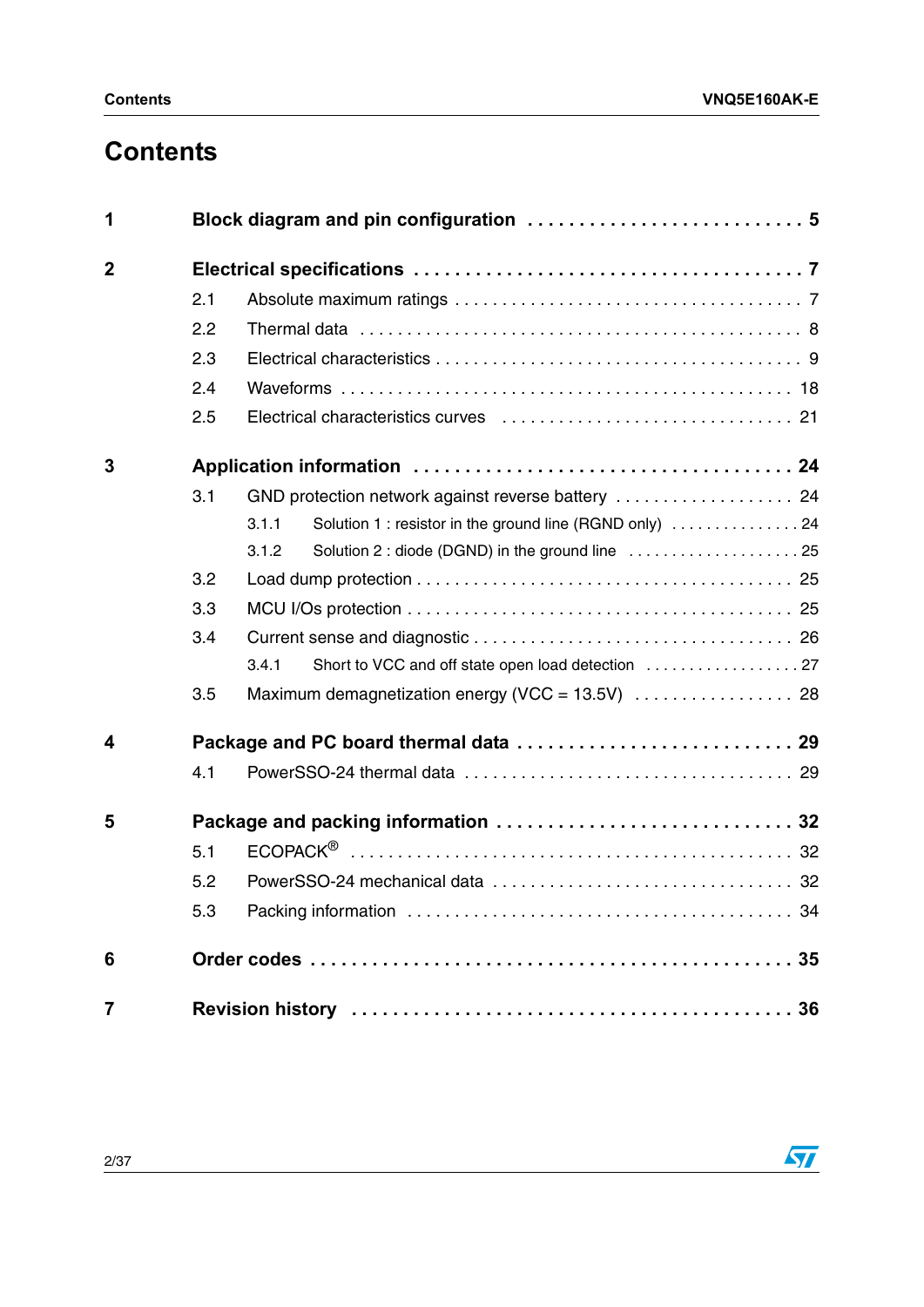# **List of tables**

| Table 1.  |  |
|-----------|--|
| Table 2.  |  |
| Table 3.  |  |
| Table 4.  |  |
| Table 5.  |  |
| Table 6.  |  |
| Table 7.  |  |
| Table 8.  |  |
| Table 9.  |  |
| Table 10. |  |
| Table 11. |  |
| Table 12. |  |
| Table 13. |  |
| Table 14. |  |
| Table 15. |  |
| Table 16. |  |
| Table 17. |  |
| Table 18. |  |

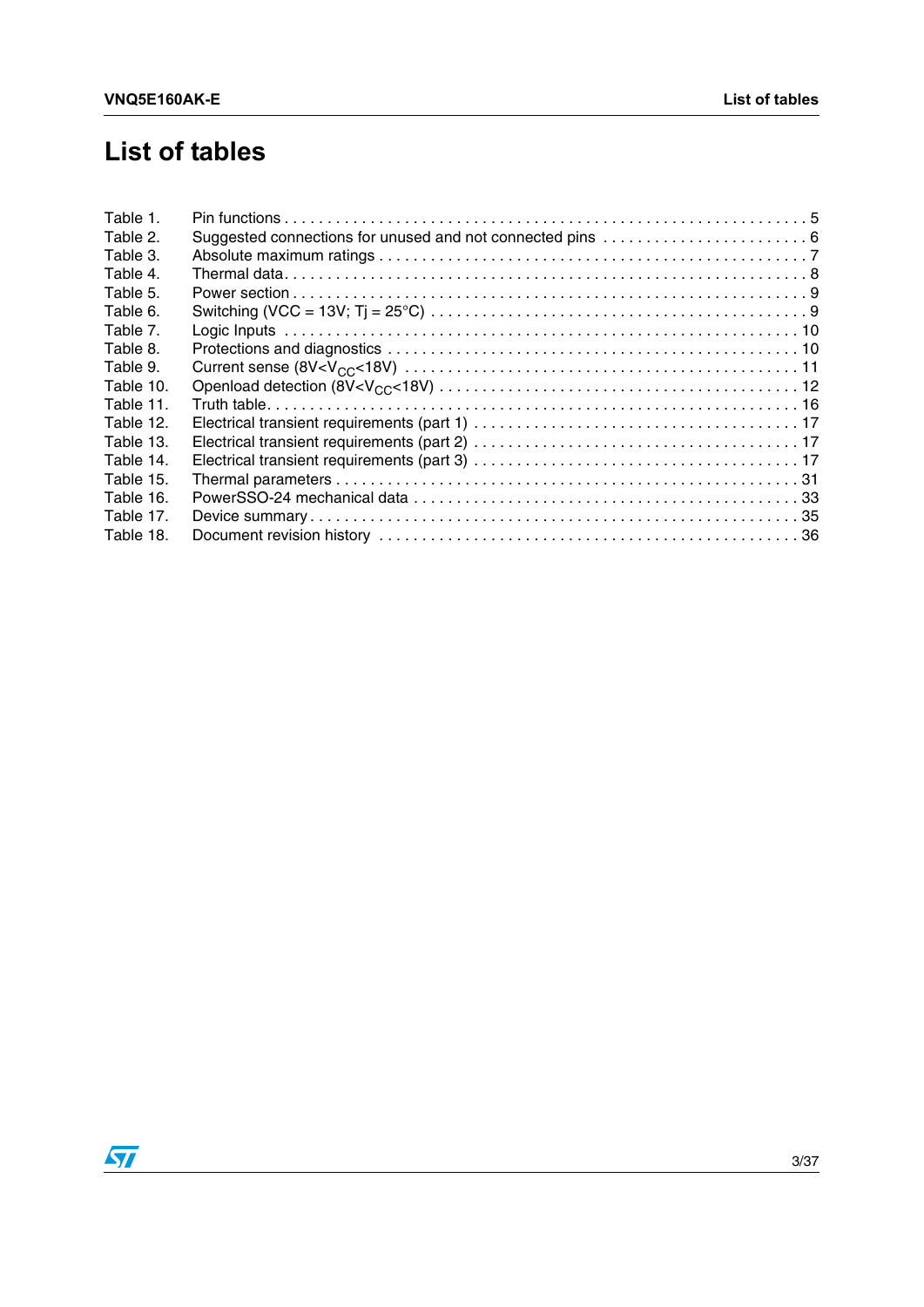# **List of figures**

| Figure 1.  |                                                                                           |  |
|------------|-------------------------------------------------------------------------------------------|--|
| Figure 2.  |                                                                                           |  |
| Figure 3.  |                                                                                           |  |
| Figure 4.  |                                                                                           |  |
| Figure 5.  |                                                                                           |  |
| Figure 6.  |                                                                                           |  |
| Figure 7.  | Delay response time between rising edge of ouput current and rising edge of current sense |  |
|            |                                                                                           |  |
| Figure 8.  |                                                                                           |  |
| Figure 9.  |                                                                                           |  |
| Figure 10. |                                                                                           |  |
| Figure 11. |                                                                                           |  |
| Figure 12. |                                                                                           |  |
| Figure 13. |                                                                                           |  |
| Figure 14. |                                                                                           |  |
| Figure 15. |                                                                                           |  |
| Figure 16. |                                                                                           |  |
| Figure 17. |                                                                                           |  |
| Figure 18. |                                                                                           |  |
| Figure 19. |                                                                                           |  |
| Figure 20. |                                                                                           |  |
| Figure 21. |                                                                                           |  |
| Figure 22. |                                                                                           |  |
| Figure 23. |                                                                                           |  |
| Figure 24. |                                                                                           |  |
| Figure 25. |                                                                                           |  |
| Figure 26. |                                                                                           |  |
| Figure 27. |                                                                                           |  |
| Figure 28. |                                                                                           |  |
| Figure 29. |                                                                                           |  |
| Figure 30. |                                                                                           |  |
| Figure 31. |                                                                                           |  |
| Figure 32. |                                                                                           |  |
| Figure 33. |                                                                                           |  |
| Figure 34. |                                                                                           |  |
| Figure 35. |                                                                                           |  |
| Figure 36. | Rthi-amb vs. PCB copper area in open box free air condition (one channel ON). 29          |  |
| Figure 37. | PowerSSO-24 thermal impedance junction ambient single pulse (one channel ON). 30          |  |
| Figure 38. | Thermal fitting model of a double channel hsd in PowerSSO-24 30                           |  |
| Figure 39. |                                                                                           |  |
| Figure 40. |                                                                                           |  |
| Figure 41. | PowerSSO-24 tape and reel shipment (suffix "TR") 34                                       |  |

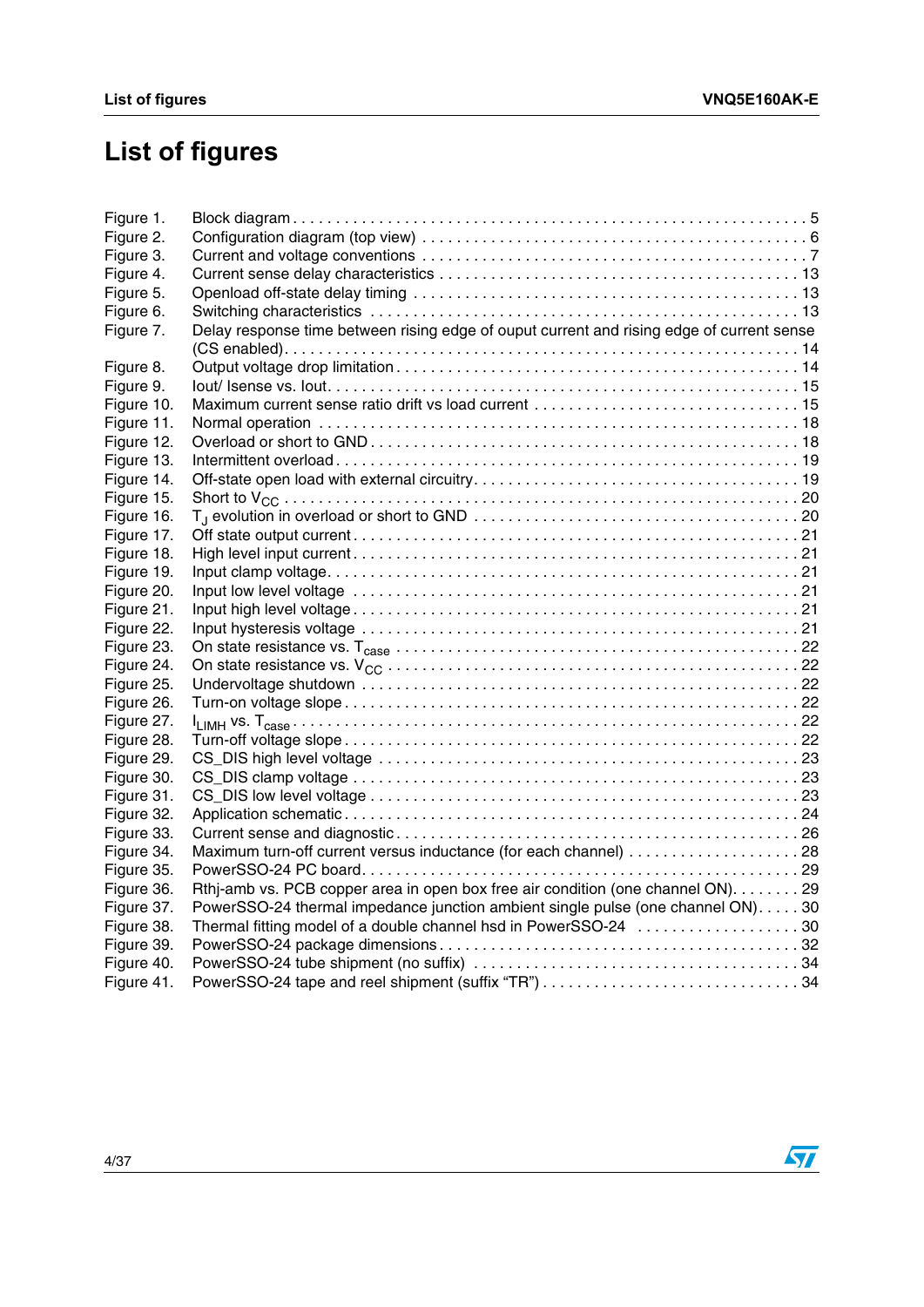# <span id="page-4-0"></span>**1 Block diagram and pin configuration**



<span id="page-4-2"></span>

#### <span id="page-4-1"></span>Table 1. **Pin functions**

| <b>Name</b>                          | <b>Function</b>                                                                                |
|--------------------------------------|------------------------------------------------------------------------------------------------|
| $V_{CC}$                             | Battery connection                                                                             |
| OUTPUT <sub>n</sub>                  | Power output                                                                                   |
| <b>GND</b>                           | Ground connection. Must be reverse battery protected by an external<br>diode/resistor network  |
| INPUT <sub>n</sub>                   | Voltage controlled input pin with hysteresis, CMOS compatible. Controls output<br>switch state |
| <b>CURRENT</b><br>SENSE <sub>n</sub> | Analog current sense pin, delivers a current proportional to the load current                  |
| CS DIS                               | Active high CMOS compatible pin, to disable the current sense pin                              |

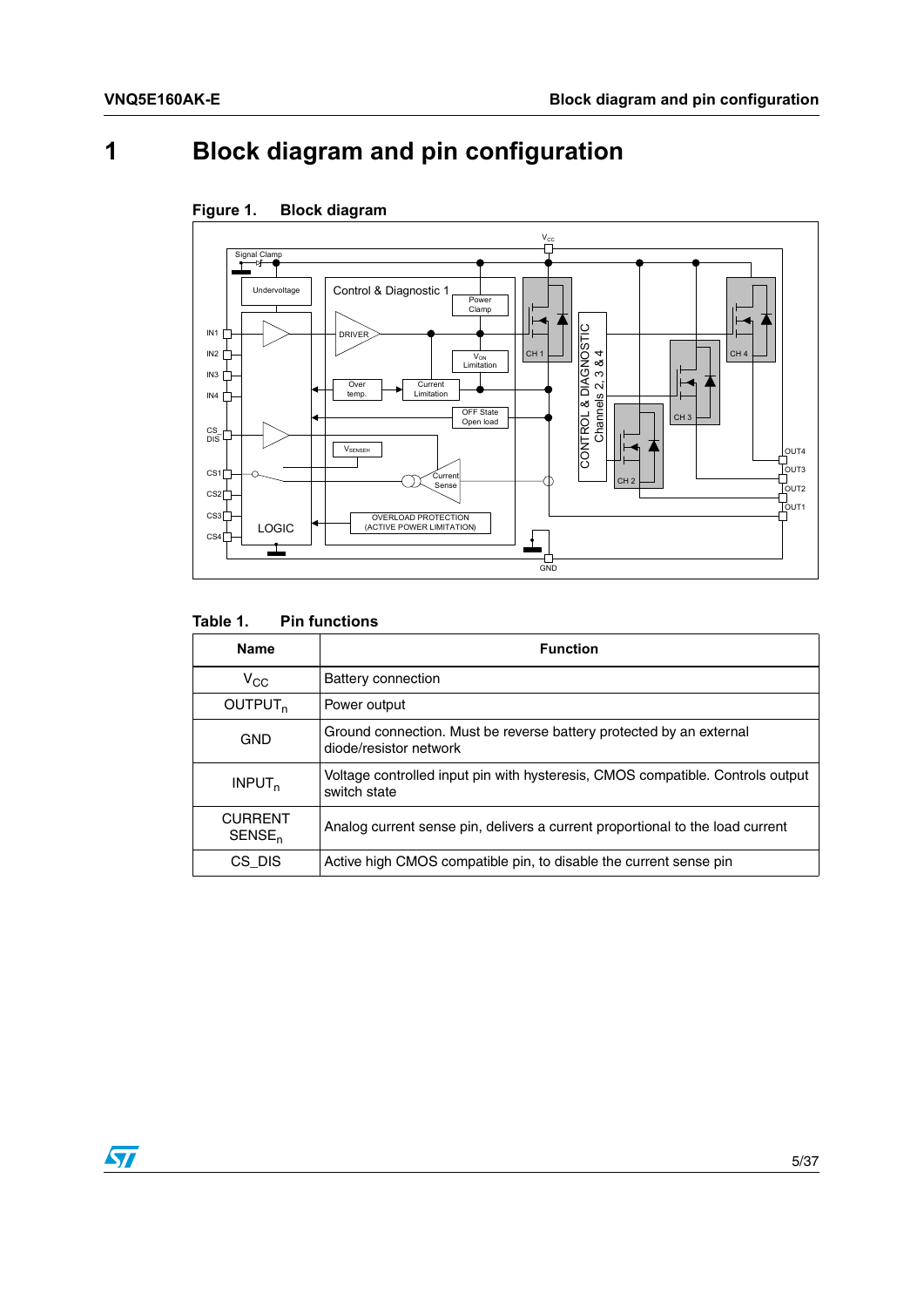

<span id="page-5-1"></span>

<span id="page-5-0"></span>

| Table 2. | Suggested connections for unused and not connected pins |  |  |  |
|----------|---------------------------------------------------------|--|--|--|
|----------|---------------------------------------------------------|--|--|--|

| Connection / pin | <b>Current Sense</b>            | <b>N.C.</b> | Output      | Input                            | CS DIS                            |
|------------------|---------------------------------|-------------|-------------|----------------------------------|-----------------------------------|
| Floating         | Not allowed                     |             |             |                                  |                                   |
| To ground        | Through 1 $k\Omega$<br>resistor |             | Not allowed | Through 10<br>$k\Omega$ resistor | Through 10 k $\Omega$<br>resistor |

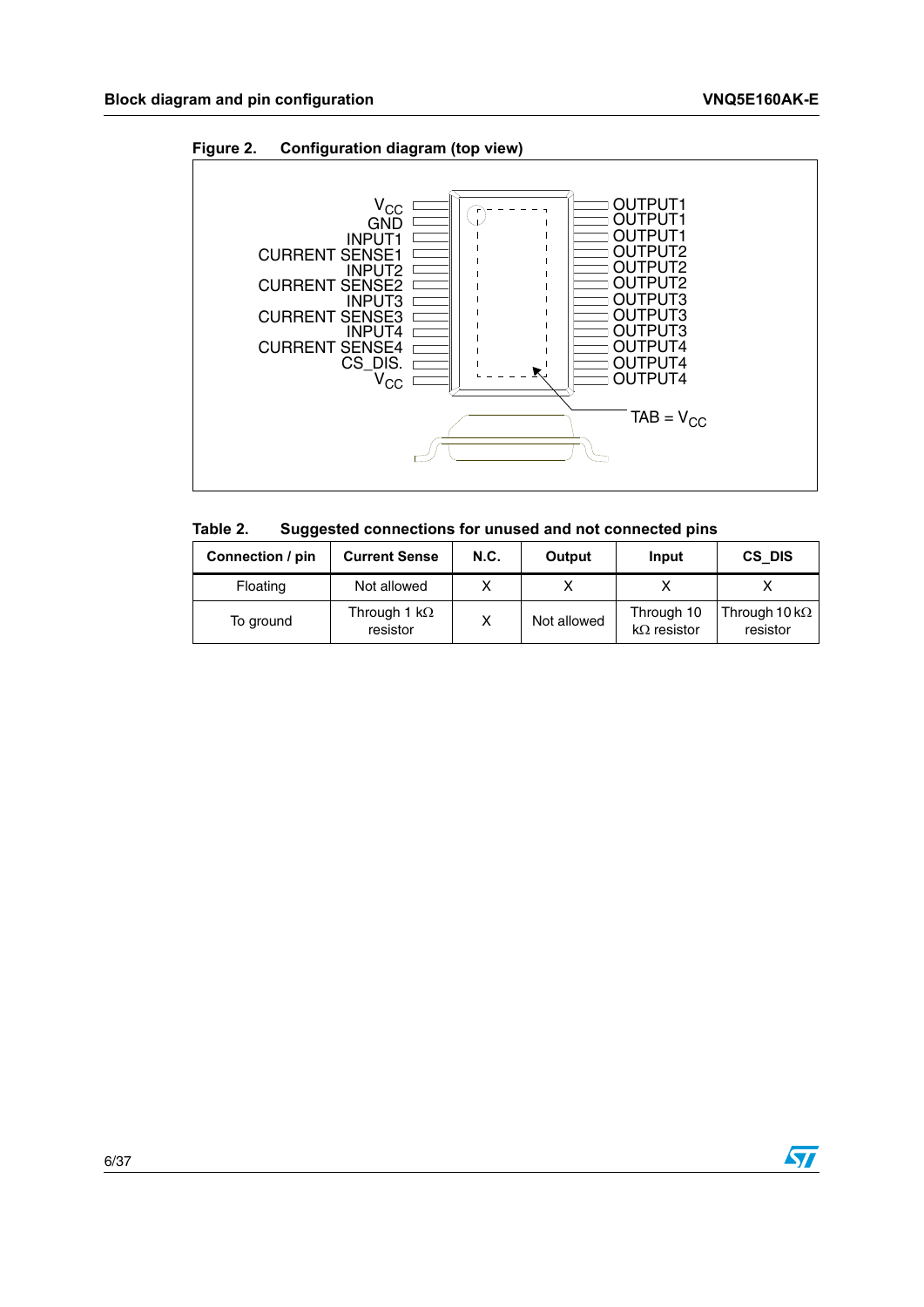# <span id="page-6-0"></span>**2 Electrical specifications**



#### <span id="page-6-3"></span>**Figure 3. Current and voltage conventions**

*Note:*  $V_{Fn} = V_{OUTn} - V_{CC}$  *during reverse battery condition.* 

## <span id="page-6-1"></span>**2.1 Absolute maximum ratings**

Stressing the device above the rating listed in the "Absolute maximum ratings" table may cause permanent damage to the device. These are stress ratings only and operation of the device at these or any other conditions above those indicated in the operating sections of this specification is not implied. Exposure to the conditions in table below for extended periods may affect device reliability. Refer also to the STMicroelectronics SURE Program and other relevant quality document.

| Symbol               | <b>Parameter</b>                                                                                                                                                                                  | <b>Value</b>              | Unit   |
|----------------------|---------------------------------------------------------------------------------------------------------------------------------------------------------------------------------------------------|---------------------------|--------|
| $V_{\rm CC}$         | DC supply voltage                                                                                                                                                                                 | 41                        | v      |
| $-V_{CC}$            | Reverse DC supply voltage                                                                                                                                                                         | 0.3                       | v      |
| -l <sub>GND</sub>    | DC reverse ground pin current                                                                                                                                                                     | 200                       | mA     |
| $I_{\text{OUT}}$     | DC output current                                                                                                                                                                                 | Internally limited        | A      |
| $-IOUT$              | Reverse DC output current                                                                                                                                                                         | 6                         | A      |
| $I_{IN}$             | DC input current                                                                                                                                                                                  | $-1$ to 10                | mA     |
| <sup>I</sup> CSD     | DC current sense disable input current                                                                                                                                                            | $-1$ to 10                | mA     |
| -I <sub>CSENSE</sub> | DC reverse CS pin current                                                                                                                                                                         | 200                       | mA     |
| <b>V</b> CSENSE      | Current sense maximum voltage                                                                                                                                                                     | $V_{CC}$ -41<br>$+V_{CC}$ | v<br>v |
| $E_{MAX}$            | Maximum switching energy (single pulse)<br>(L= 12 mH; R <sub>L</sub> =0 $\Omega$ ; V <sub>bat</sub> =13.5V; T <sub>istart</sub> =150 <sup>o</sup> C; I <sub>OUT</sub> = I <sub>limL</sub> (Typ.)) | 34                        | mJ     |

<span id="page-6-2"></span>Table 3. **Absolute maximum ratings** 

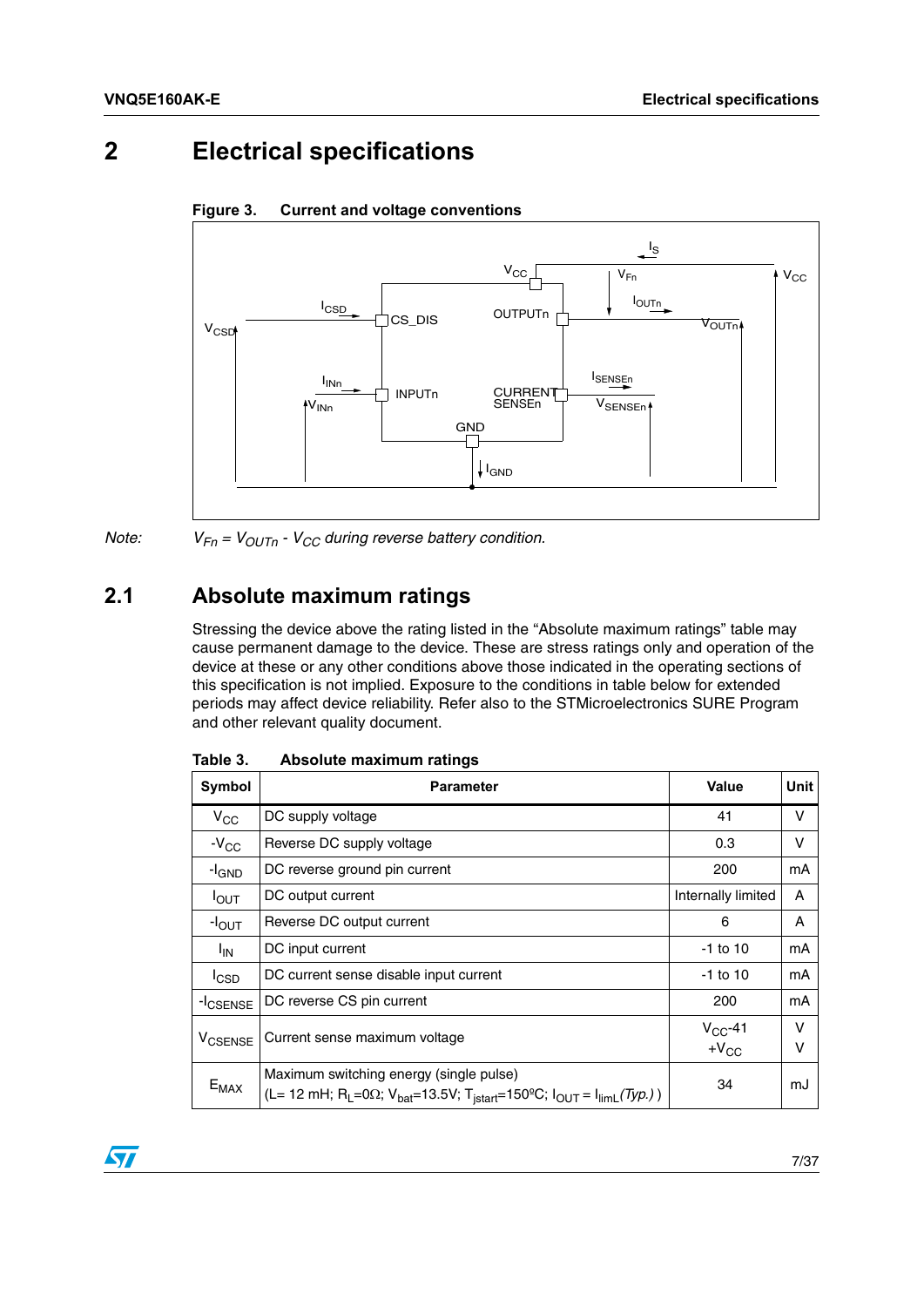| Symbol                    | <b>Parameter</b>                                                             | Value        | <b>Unit</b> |
|---------------------------|------------------------------------------------------------------------------|--------------|-------------|
|                           | Electrostatic discharge<br>(human body model: R= 1.5 K $\Omega$ ; C= 100 pF) |              |             |
|                           | - Input                                                                      | 4000         | $\vee$      |
| V <sub>ESD</sub>          | - Current sense                                                              | 2000         | ٧           |
|                           | - CS DIS                                                                     | 4000         | ٧           |
|                           | - Output                                                                     | 5000         | v           |
|                           | $-V_{CC}$                                                                    | 5000         | ٧           |
| V <sub>ESD</sub>          | Charge device model (CDM-AEC-Q100-011)                                       | 750          | ν           |
| $T_i$                     | Junction operating temperature                                               | $-40$ to 150 | °C          |
| $\mathsf{T}_{\text{stg}}$ | Storage temperature                                                          | $-55$ to 150 | °C          |

**Table 3. Absolute maximum ratings (continued)**

# <span id="page-7-0"></span>**2.2 Thermal data**

#### <span id="page-7-1"></span>Table 4. **Thermal data**

| Symbol                | <b>Parameter</b>                                                | Max. value                               | Unit               |
|-----------------------|-----------------------------------------------------------------|------------------------------------------|--------------------|
| $R_{\text{thi-case}}$ | Thermal resistance junction-case (max)<br>(with one channel ON) |                                          |                    |
| $R_{\text{thi-amb}}$  | Thermal resistance junction-ambient (max)                       | See Figure 36. in the<br>thermal section | $\rm ^{\circ}$ C/W |

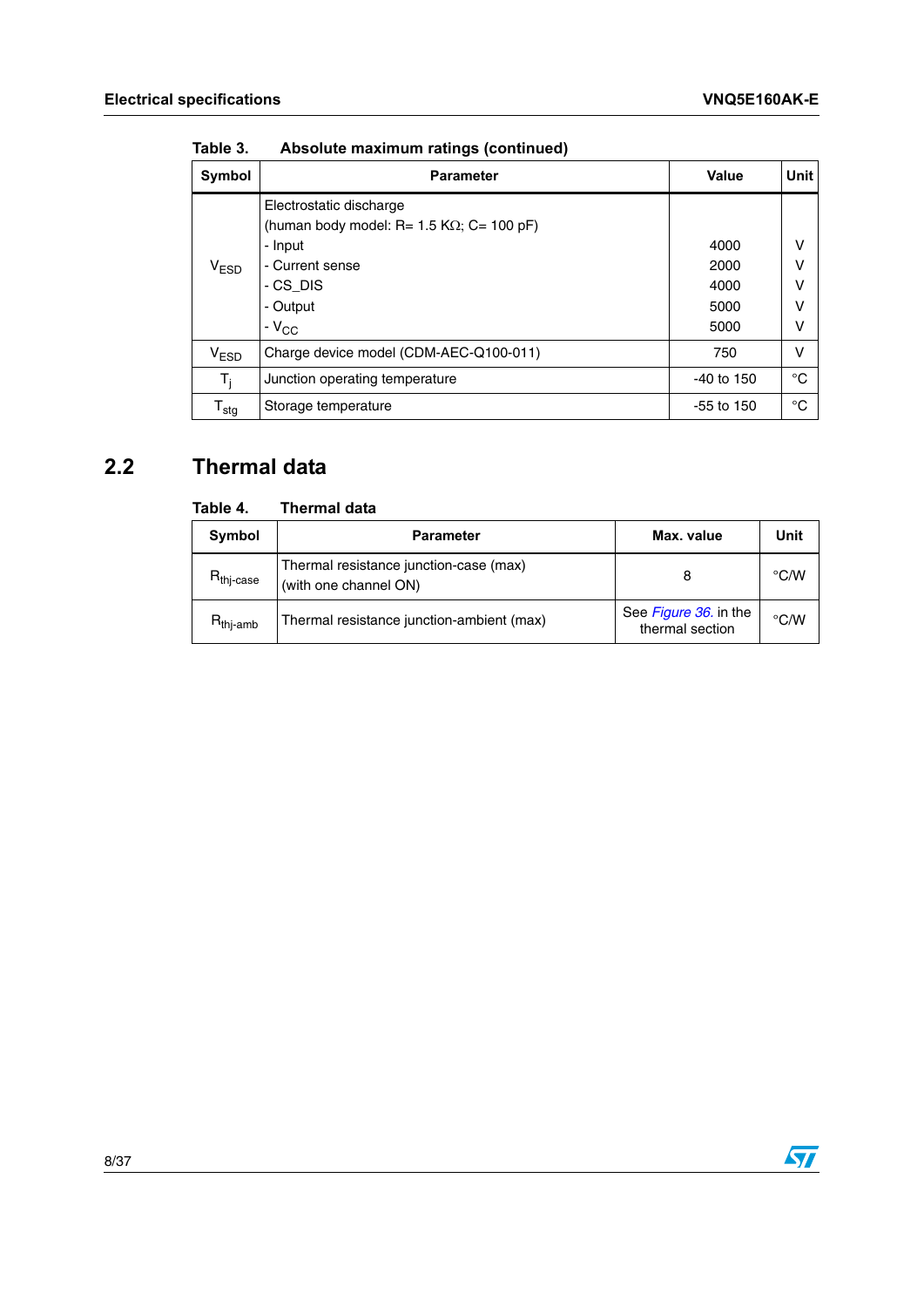# <span id="page-8-0"></span>**2.3 Electrical characteristics**

Values specified in this section are for 8V<V $_{\rm CC}$ <28V, -40°C< T<sub>j</sub> <150°C, unless otherwise stated.

| Symbol               | <b>Parameter</b>                                         | <b>Test conditions</b>                                                                               | Min. | Typ.      | Max.      | Unit      |
|----------------------|----------------------------------------------------------|------------------------------------------------------------------------------------------------------|------|-----------|-----------|-----------|
| $V_{\rm CC}$         | Operating supply voltage                                 |                                                                                                      | 4.5  | 13        | 28        | v         |
| $V_{\text{USD}}$     | Undervoltage shutdown                                    |                                                                                                      |      | 3.5       | 4.5       | v         |
| V <sub>USDhyst</sub> | Undervoltage shutdown<br>hysteresis                      |                                                                                                      |      | 0.5       |           | $\vee$    |
|                      |                                                          | $I_{\text{OUT}}$ = 1A; T <sub>i</sub> = 25°C                                                         |      |           | 160       |           |
| $R_{ON}$             | On state resistance <sup>(2)</sup>                       | $I_{OUT} = 1A$ ; T <sub>i</sub> = 150°C                                                              |      |           | 320       | $m\Omega$ |
|                      |                                                          | $I_{\text{OUT}}$ 1A; $V_{\text{CC}}$ = 5V; T <sub>i</sub> = 25°C                                     |      |           | 210       |           |
| $V_{\text{clamp}}$   | Clamp voltage                                            | $IS=20 mA$                                                                                           | 41   | 46        | 52        | v         |
|                      |                                                          | Off State; $V_{CC}$ = 13 V; T <sub>i</sub> = 25°C;<br>$V_{IN} = V_{OUT} = V_{SENSE} = V_{CSD} = 0 V$ |      | $2^{(1)}$ | $5^{(1)}$ | μA        |
| $I_{\rm S}$          | Supply current                                           | On State; $V_{CC}$ = 13V; $V_{IN}$ = 5 V;<br>$I_{OUT} = 0A$                                          |      | 8         | 14        | mA        |
| $I_{L(off1)}$        | Off state output current <sup>(2)</sup>                  | $V_{IN} = V_{OUT} = 0$ V; $V_{CC} = 13$ V;<br>$T_i = 25^{\circ}C$                                    | 0    | 0.01      | 3         | μA        |
|                      |                                                          | $V_{IN} = V_{OUT} = 0$ V; $V_{CC} = 13$ V;<br>$T_i = 125 °C$                                         | 0    |           | 5         |           |
| $V_F$                | Output - V <sub>CC</sub> diode<br>voltage <sup>(2)</sup> | $-I_{\rm OUT} = 1$ A; T <sub>i</sub> =150°C                                                          |      |           | 0.7       | $\vee$    |

<span id="page-8-1"></span>

|  | Table 5. | <b>Power section</b> |
|--|----------|----------------------|
|--|----------|----------------------|

<span id="page-8-3"></span>1. PowerMOS leakage included.

<span id="page-8-4"></span>2. For each channel.

#### <span id="page-8-2"></span>Table 6. **Switching (V<sub>CC</sub> = 13V; T<sub>i</sub> = 25°C)**

| Symbol                              | <b>Parameter</b>                                    | <b>Test conditions</b>            | Min. | Typ.              | Max. | Unit      |
|-------------------------------------|-----------------------------------------------------|-----------------------------------|------|-------------------|------|-----------|
| $t_{d(on)}$                         | Turn-on delay time                                  | $R_1 = 13 \Omega$ (see Figure 6.) |      | 20                |      | μs        |
| $t_{d(off)}$                        | Turn-off delay time                                 | $R_1 = 13 \Omega$ (see Figure 6.) |      | 10                |      | μs        |
| $(dV_{OUT}/dt)_{on}$                | Turn-on voltage slope                               | $R_1 = 13 \Omega$                 |      | See<br>Figure 26. |      | $V/\mu s$ |
| $(dV_{\text{OUT}}/dt)_{\text{off}}$ | Turn-off voltage slope                              | $R_1 = 13 \Omega$                 |      | See<br>Figure 28. |      | $V/\mu s$ |
| W <sub>ON</sub>                     | Switching energy<br>losses during t <sub>won</sub>  | $R_1 = 13 \Omega$ (see Figure 6.) |      | 0.05              |      | mJ        |
| $W_{\text{OFF}}$                    | Switching energy<br>losses during t <sub>woff</sub> | $R_1 = 13 \Omega$ (see Figure 6.) |      | 0.03              |      | mJ        |

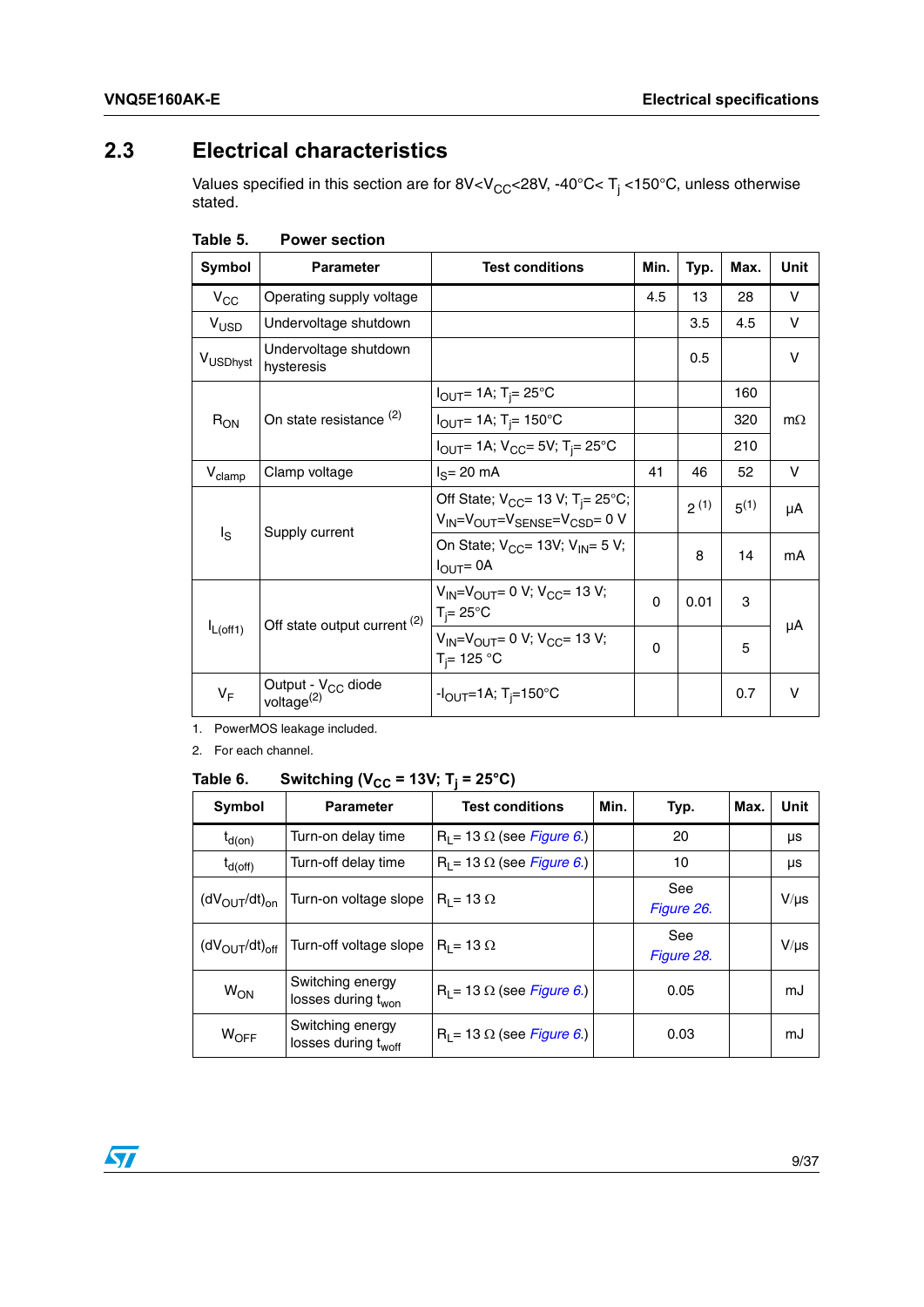$\sqrt{2}$ 

| Symbol                 | <b>Parameter</b>          | <b>Test conditions</b>         | Min. | Typ.   | Max.           | Unit   |
|------------------------|---------------------------|--------------------------------|------|--------|----------------|--------|
| $V_{IL}$               | Input low level voltage   |                                |      |        | 0.9            | V      |
| 址                      | Low level input current   | $V_{IN} = 0.9V$                | 1    |        |                | μA     |
| $V_{\text{IH}}$        | Input high level voltage  |                                | 2.1  |        |                | V      |
| ŀщ                     | High level input current  | $V_{IN} = 2.1V$                |      |        | 10             | μA     |
| $V_{I(hyst)}$          | Input hysteresis voltage  |                                | 0.25 |        |                | v      |
|                        | Input clamp voltage       | $I_{IN}$ = 1mA                 | 5.5  |        | $\overline{7}$ | v      |
| $V_{ICL}$              |                           | $I_{IN}$ = -1mA                |      | $-0.7$ |                |        |
| V <sub>CSDL</sub>      | CS_DIS low level voltage  |                                |      |        | 0.9            | V      |
| <b>I</b> CSDL          | Low level CS_DIS current  | $V_{\text{CSD}} = 0.9V$        | 1    |        |                | μA     |
| $V_{\text{CSDH}}$      | CS_DIS high level voltage |                                | 2.1  |        |                | V      |
| $I_{\text{CSDH}}$      | High level CS_DIS current | $V_{\text{CSD}} = 2.1 V$       |      |        | 10             | μA     |
| V <sub>CSD(hyst)</sub> | CS_DIS hysteresis voltage |                                | 0.25 |        |                | $\vee$ |
|                        | CS_DIS clamp voltage      | $I_{\text{CSD}} = 1 \text{mA}$ | 5.5  |        | $\overline{7}$ | V      |
| V <sub>CSCL</sub>      |                           | $I_{\text{CSD}} = -1mA$        |      | $-0.7$ |                |        |

<span id="page-9-0"></span>Table 7. **Logic Inputs** 

#### <span id="page-9-1"></span>Table 8. Protections and diagnostics<sup>(1)</sup>

| Symbol                       | <b>Parameter</b>                                      | <b>Test conditions</b>                                                           | Min.           | Typ.         | Max.         | Unit        |
|------------------------------|-------------------------------------------------------|----------------------------------------------------------------------------------|----------------|--------------|--------------|-------------|
| $I_{\text{limH}}$            | DC short circuit current                              | $V_{CC}$ = 13V<br>5V < V <sub>CC</sub> < 28V                                     | $\overline{7}$ | 10           | 14<br>14     | A<br>A      |
| $I_{\text{limL}}$            | Short circuit current<br>during thermal cycling       | $V_{CC}$ = 13V; T <sub>R</sub> <t<sub>i<t<sub>TSD</t<sub></t<sub>                |                | 2.5          |              | A           |
| T <sub>TSD</sub>             | Shutdown temperature                                  |                                                                                  | 150            | 175          | 200          | °C          |
| $T_{\mathsf{R}}$             | Reset temperature                                     |                                                                                  | $T_{RS}$ + 1   | $T_{RS}$ + 5 |              | $^{\circ}C$ |
| $T_{RS}$                     | Thermal reset of<br><b>STATUS</b>                     |                                                                                  | 135            |              |              | °C          |
| $\mathsf{T}_{\mathsf{HYST}}$ | Thermal hysteresis<br>$(T_{\text{TSD}}-T_{\text{R}})$ |                                                                                  |                | 7            |              | °C          |
| <b>V</b> <sub>DEMAG</sub>    | Turn-off output voltage<br>clamp                      | $I_{\text{OUT}}$ 1A; $V_{\text{IN}}$ = 0; L = 20mH                               | $V_{CC}$ -41   | $V_{CC}$ -46 | $V_{CC}$ -52 | v           |
| $V_{ON}$                     | Output voltage drop<br>limitation                     | $I_{\text{OUT}} = 0.03A;$<br>$T_i = -40^{\circ}C150^{\circ}C$<br>(see Figure 8.) |                | 25           |              | mV          |

1. To ensure long term reliability under heavy overload or short circuit conditions, protection and related diagnostic signals must be used together with a proper software strategy. If the device is subjected to abnormal conditions, this software must limit the duration and number of activation cycles.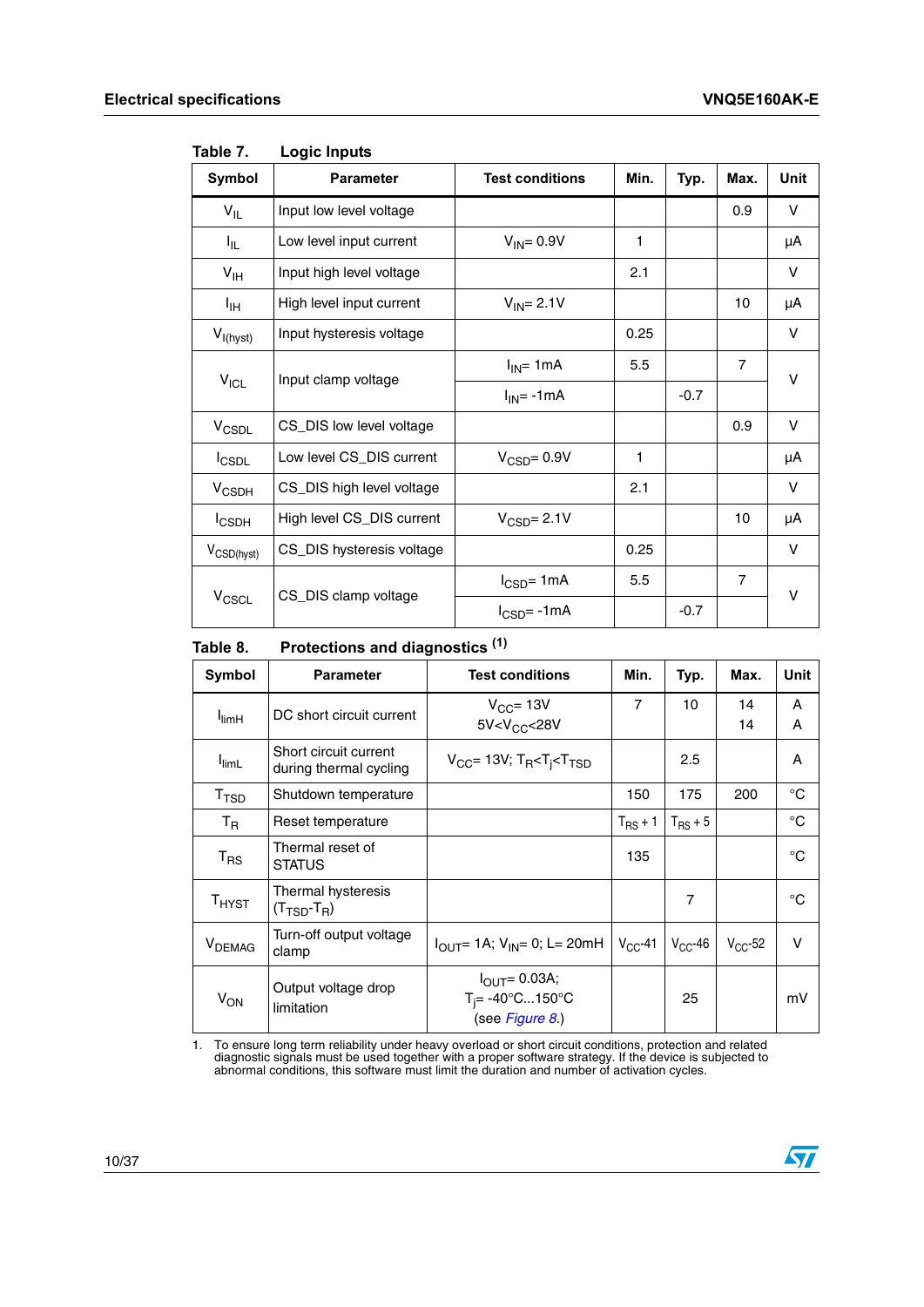| Symbol           | <b>Parameter</b>                                                    | <b>Test conditions</b>                                                                                                                                          | Min.       | Typ.       | Max.       | Unit |
|------------------|---------------------------------------------------------------------|-----------------------------------------------------------------------------------------------------------------------------------------------------------------|------------|------------|------------|------|
| $K_0$            | <b>IOUT/ISENSE</b>                                                  | $I_{\text{OUT}} = 0.025 \text{ A};$<br>$V_{\text{SENSE}} = 0.5 V$ ; $V_{\text{CSD}} = 0 V$ ;<br>$T_i = -40^{\circ}C150^{\circ}C$                                | 330        | 600        | 870        |      |
| $K_1$            | <b>IOUT/ISENSE</b>                                                  | $I_{\text{OUT}} = 0.35A$ ;<br>$V_{\text{SENSE}} = 0.5 V$ ; $V_{\text{CSD}} = 0 V$ ;<br>$T_i = -40^{\circ}C150^{\circ}C$<br>$T_i = 25^{\circ}$ C150 $^{\circ}$ C | 345<br>395 | 475<br>475 | 600<br>555 |      |
| $dK_1/K_1^{(1)}$ | Current sense ratio drift                                           | $I_{\text{OUT}} = 0.35 \text{ A};$<br>$V_{\text{SENSE}} = 0.5 V$ ; $V_{\text{CSD}} = 0 V$ ;<br>$T_i = -40^{\circ}C150^{\circ}C$                                 | $-12$      |            | 12         | $\%$ |
| $K_2$            | <b>IOUT/ISENSE</b>                                                  | $I_{\text{OUT}} = 0.5A$ ;<br>V <sub>SENSE</sub> =4V; V <sub>CSD</sub> = 0 V;<br>T <sub>i</sub> =-40°C150°C<br>$T_i = 25^{\circ}$ C150 $^{\circ}$ C              | 375<br>415 | 470<br>470 | 565<br>525 |      |
| $dK_2/K_2^{(1)}$ | Current sense ratio drift                                           | $I_{OUT} = 0.5 A;$<br>$V_{\text{SENSE}} = 4 V$ ; $V_{\text{CSD}} = 0 V$ ;<br>$T_i = -40^{\circ}C150^{\circ}C$                                                   | - 8        |            | 8          | %    |
| $K_3$            | <b>IOUT/ISENSE</b>                                                  | $I_{OIII} = 1.5$ A;<br>$V_{\text{SENSE}} = 4 V$ ; $V_{\text{CSD}} = 0 V$ ;<br>$T_i = -40^{\circ}C150^{\circ}C$<br>$T_i = 25^{\circ}$ C150 $^{\circ}$ C          | 425<br>435 | 465<br>465 | 505<br>495 |      |
| $dK_3/K_3^{(1)}$ | Current sense ratio drift                                           | $IOUT = 1.5 A;$<br>$V_{\text{SENSE}} = 4 V$ ; $V_{\text{CSD}} = 0 V$ ;<br>T <sub>i</sub> = -40°C150°C                                                           | - 6        |            | 6          | $\%$ |
|                  |                                                                     | $I_{\text{OUT}} = 0$ A; $V_{\text{SENSE}} = 0$ V;<br>$V_{\text{CSD}} = 5 V$ ; $V_{\text{IN}} = 0 V$ ;<br>T <sub>i</sub> = -40°C150°C                            | 0          |            | 1          |      |
| <b>ISENSEO</b>   | Analog sense leakage<br>current                                     | $I_{\text{OUT}} = 0$ A; $V_{\text{SENSE}} = 0$ V;<br>$V_{CSD} = 0 V$ ; $V_{IN} = 5 V$ ;<br>$T_i = -40^{\circ}C150^{\circ}C$                                     | 0          |            | 2          | μA   |
|                  |                                                                     | $I_{\text{OUT}}$ = 1A; $V_{\text{SENSE}}$ = 0V;<br>$V_{CSD} = 5V$ ; $V_{IN} = 5V$ ;<br>$T_i = -40^{\circ}C150^{\circ}C$                                         | 0          |            | 1          |      |
| $I_{OL}$         | Openload on state<br>current detection<br>threshold                 | $V_{IN} = 5V$ ,<br>$I_{SENSE} = 5 \mu A$                                                                                                                        | 1          |            | 5          | mA   |
| <b>V</b> SENSE   | Max analog sense<br>output voltage                                  | $I_{\text{OUT}}$ = 1.5 A; $V_{\text{CSD}}$ = 0 V                                                                                                                | 5          |            |            | v    |
| <b>V</b> SENSEH  | Analog sense output<br>voltage in fault<br>condition <sup>(2)</sup> | $V_{CC}$ = 13 V; R <sub>SFNSF</sub> = 3.9 K $\Omega$ ;                                                                                                          |            | 8          |            | v    |

<span id="page-10-0"></span>Table 9. Current sense (8V<V<sub>CC</sub><18V)

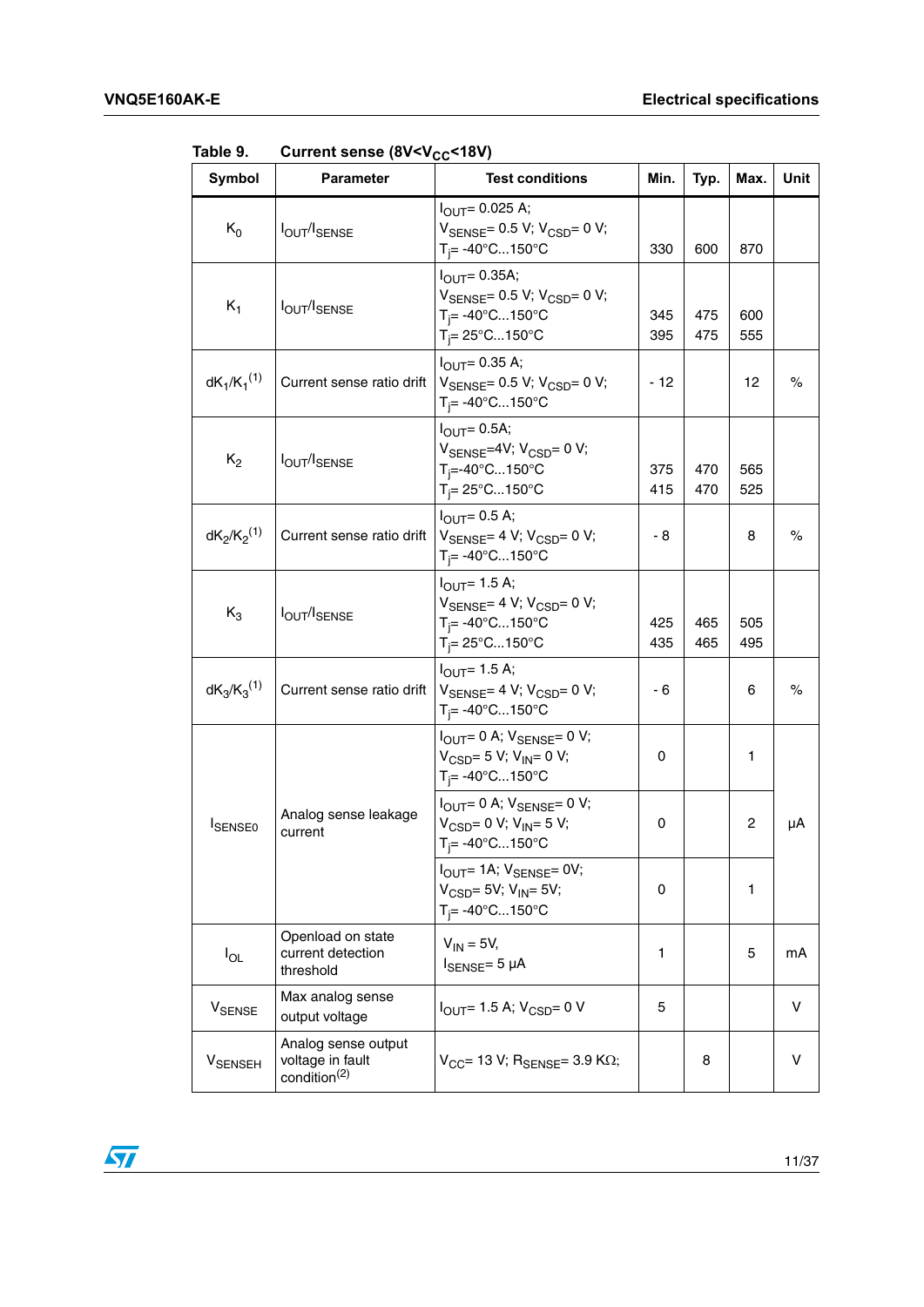| Symbol                         | <b>Parameter</b>                                                                                    | <b>Test conditions</b>                                                                                                                                                      | Min. | Typ. | Max. | Unit |
|--------------------------------|-----------------------------------------------------------------------------------------------------|-----------------------------------------------------------------------------------------------------------------------------------------------------------------------------|------|------|------|------|
| $I_{\text{SENSEH}}^{(2)}$      | Analog sense output<br>current in fault<br>condition <sup>(2)</sup>                                 | $V_{CC}$ = 13V; $V_{SENSE}$ = 5V;                                                                                                                                           |      | 9    |      | mA   |
| t <sub>DSENSE1H</sub>          | Delay response time<br>from falling edge of<br>CS_DIS pin                                           | $V_{\text{SFNSF}}$ <4V, 0.025A <lout<1.5a<br>I<sub>SENSE</sub>=90% of I<sub>SENSEMAX</sub><br/>(see Figure 4)</lout<1.5a<br>                                                |      | 40   | 100  | μs   |
| t <sub>DSENSE1L</sub>          | Delay response time<br>from rising edge of<br>CS_DIS pin                                            | V <sub>SENSE</sub> <4V, 0.025A <lout<1.5a<br>I<sub>SENSE</sub>=10% of I<sub>SENSEMAX</sub><br/>(see Figure 4)</lout<1.5a<br>                                                |      | 5    | 20   | μs   |
| <sup>t</sup> DSENSE2H          | Delay response time<br>from rising edge of<br><b>INPUT</b> pin                                      | $V_{\text{SFNSF}}$ <4V, 0.025A <lout<1.5a<br>I<sub>SENSE</sub>=90% of I<sub>SENSEMAX</sub><br/>(see Figure 4.)</lout<1.5a<br>                                               |      | 120  | 300  | μs   |
| $\Delta t$ <sub>DSENSE2H</sub> | Delay response time<br>between rising edge of<br>output current and rising<br>edge of current sense | $V_{\text{SENSE}}$ < 4V,<br>$I_{\text{SENSE}}$ = 90% of $I_{\text{SENSEMAX}}$<br>$I_{\text{OUT}} = 90\%$ of $I_{\text{OUTMAX}}$<br>l <sub>OUTMAX</sub> =1.5A (see Figure 7) |      |      | 110  | μs   |
| t <sub>DSENSE2L</sub>          | Delay response time<br>from falling edge of<br><b>INPUT</b> pin                                     | $V_{\text{SFNSF}}$ <4V, 0.025A <lout<1.5a<br>ISENSE=10% of ISENSEMAX<br/>(see Figure 4.)</lout<1.5a<br>                                                                     |      | 80   | 250  | μs   |

Table 9. Current sense (8V<V<sub>CC</sub><18V) (continued)

1. Parameter guaranteed by design; it is not tested

2. Fault condition includes: power limitation, overtemperature and open load off state detection.

<span id="page-11-0"></span>

| Table 10. | Openload detection (8V <v<sub>CC&lt;18V)</v<sub> |  |  |  |
|-----------|--------------------------------------------------|--|--|--|
|-----------|--------------------------------------------------|--|--|--|

| Symbol              | <b>Parameter</b>                                                                              | <b>Test conditions</b>                                                                                    | Min.          | Typ. | Max.     | Unit |
|---------------------|-----------------------------------------------------------------------------------------------|-----------------------------------------------------------------------------------------------------------|---------------|------|----------|------|
| $V_{OL}$            | Openload off state<br>voltage detection<br>threshold                                          |                                                                                                           | $\mathcal{P}$ |      | 4        | v    |
| <sup>t</sup> DSTKON | Output short circuit to<br>$V_{CC}$ detection delay at<br>turn off                            | See Figure 5.                                                                                             | 180           |      | 1200     | μs   |
| $I_{L(off2)r}$      | Off state output current<br>at $V_{\text{OUT}} = 4V$                                          | $V_{IN} = 0 V$ ; $V_{SENSE} = 0 V$<br>$V_{\text{OUT}}$ rising from 0 V to 4 V                             | $-120$        |      | $\Omega$ | μA   |
| $I_{L(off2)f}$      | Off state output current<br>at $V_{\text{OUT}} = 2V$                                          | $V_{IN} = 0 V$ ; $V_{SENSE} = V_{SENSEH}$<br>$V_{\text{OUT}}$ falling from $V_{\text{CC}}$ to 2V          | -50           |      | 90       | μA   |
| td_vol              | Delay response from<br>output rising edge to<br>V <sub>SENSE</sub> rising edge in<br>openload | $V_{\text{OUT}} = 4 V$ ; $V_{\text{IN}} = 0 V$<br>$V_{\text{SFNSF}} = 90\% \text{ of } V_{\text{SFNSFH}}$ |               |      | 20       | μs   |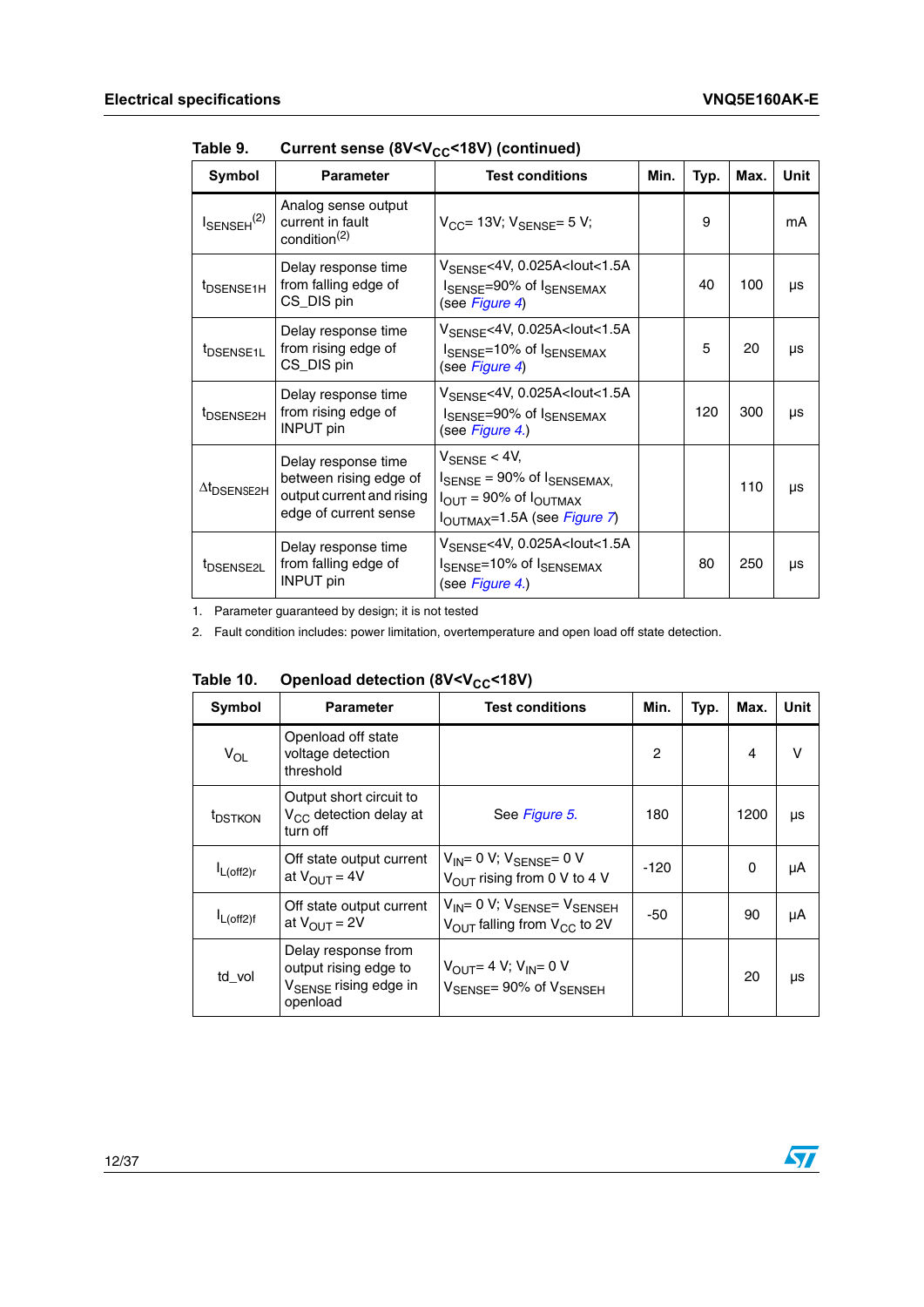<span id="page-12-0"></span>**Figure 4. Current sense delay characteristics**



<span id="page-12-1"></span>



<span id="page-12-2"></span>



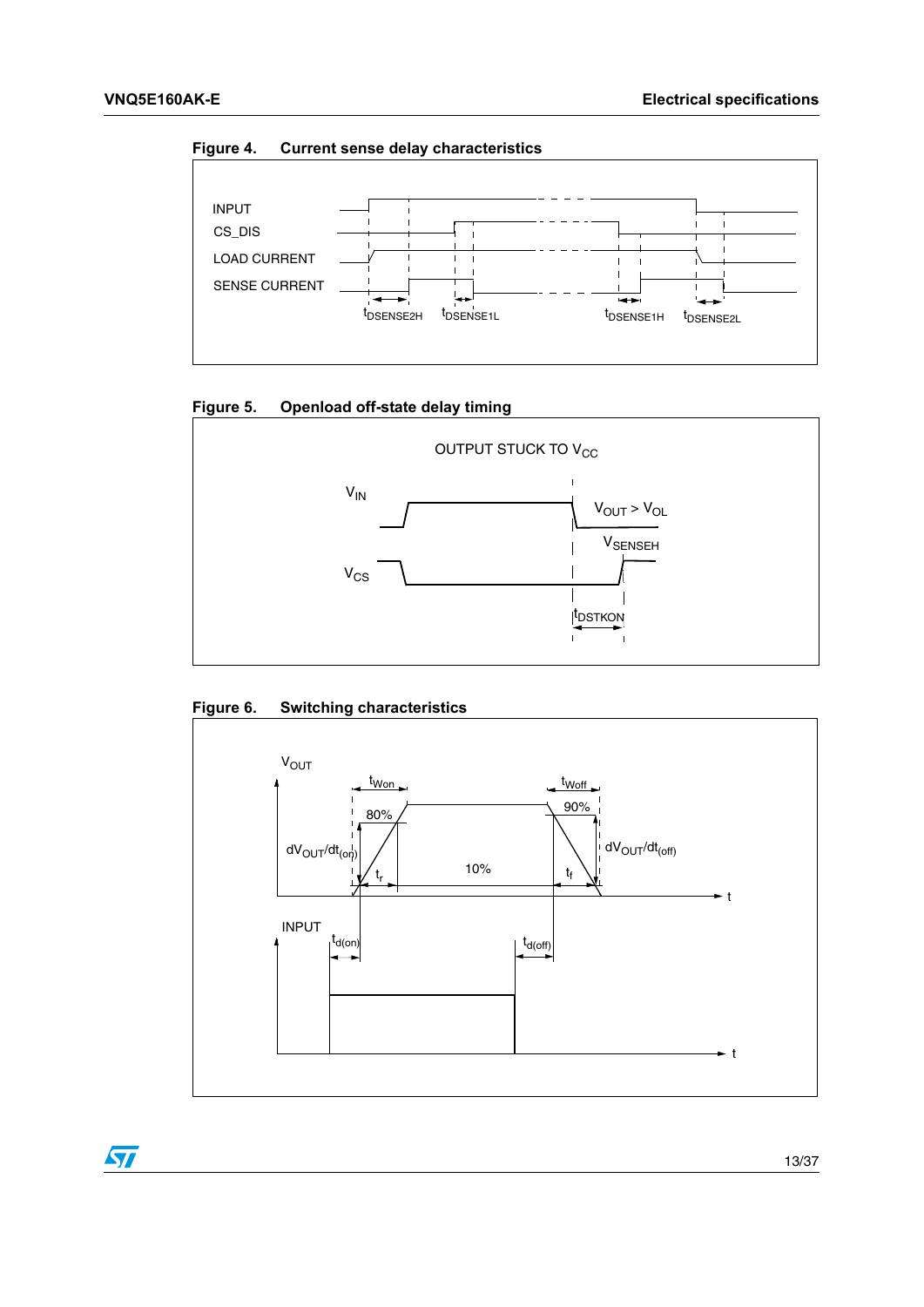$\sqrt{2}$ 



<span id="page-13-0"></span>**Figure 7. Delay response time between rising edge of ouput current and rising edge of current sense (CS enabled)**

<span id="page-13-1"></span>**Figure 8. Output voltage drop limitation**

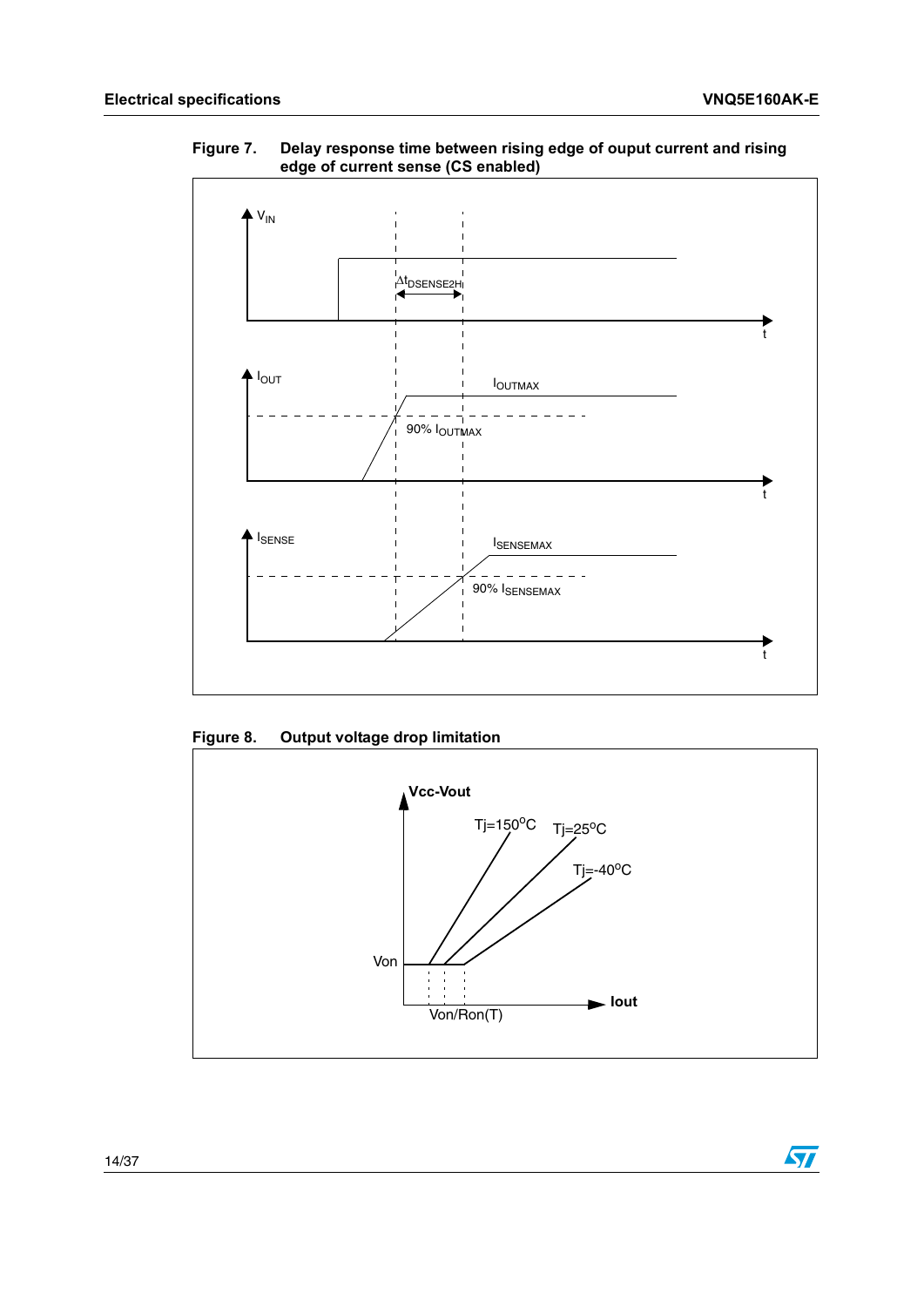

<span id="page-14-0"></span>**Figure 9. Iout/ Isense vs. Iout**

<span id="page-14-1"></span>



*Note: Parameter guaranteed by design; it is not tested.*

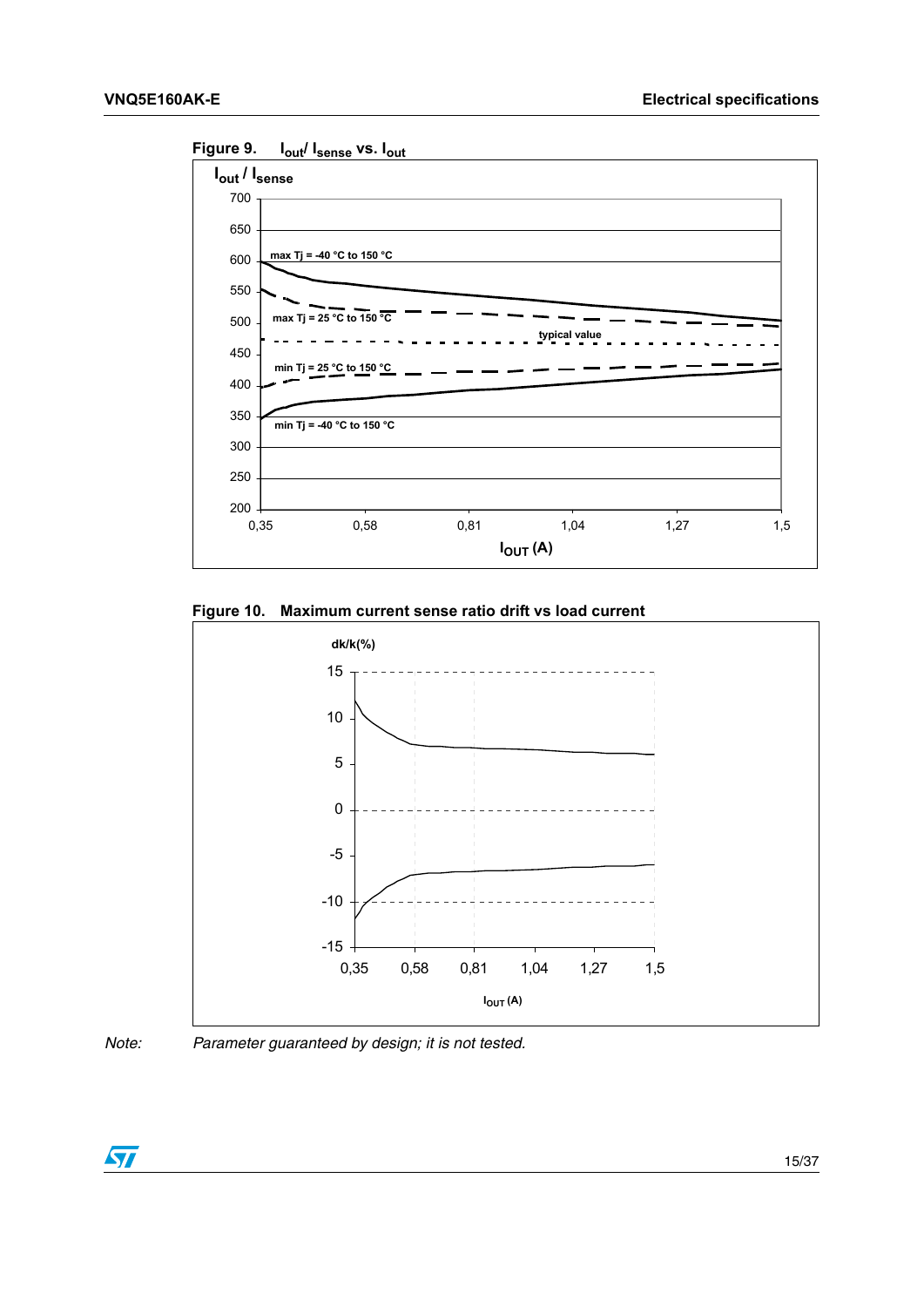#### <span id="page-15-0"></span>**Table 11. Truth table**

| <b>Conditions</b>                                               | Input  | Output                                                      | Sense $(V_{\text{CSD}}=0V)^{(1)}$ |
|-----------------------------------------------------------------|--------|-------------------------------------------------------------|-----------------------------------|
| Normal operation                                                | н      | н                                                           | $\Omega$<br>Nominal               |
| Overtemperature                                                 | L<br>н |                                                             | $\Omega$<br><b>V</b> SENSEH       |
| Undervoltage                                                    | L<br>н |                                                             | $\Omega$<br>O                     |
| Overload                                                        | H<br>H | X<br>(no power limitation)<br>Cycling<br>(power limitation) | Nominal<br><b>V</b> SENSEH        |
| Short circuit to GND<br>(power limitation)                      | L<br>н |                                                             | $\Omega$<br><b>V</b> SENSEH       |
| Open load off state<br>(with external pull up)                  | L      | H                                                           | <b>V</b> SENSEH                   |
| Short circuit to $V_{CC}$<br>(external pull up<br>disconnected) | L<br>н | н<br>н                                                      | <b>V</b> SENSEH<br>< Nominal      |
| Negative output voltage<br>clamp                                |        |                                                             | $\Omega$                          |

1. If the V<sub>CSD</sub> is high, the SENSE output is at a high impedance, its potential depends on leakage currents and external circuit.

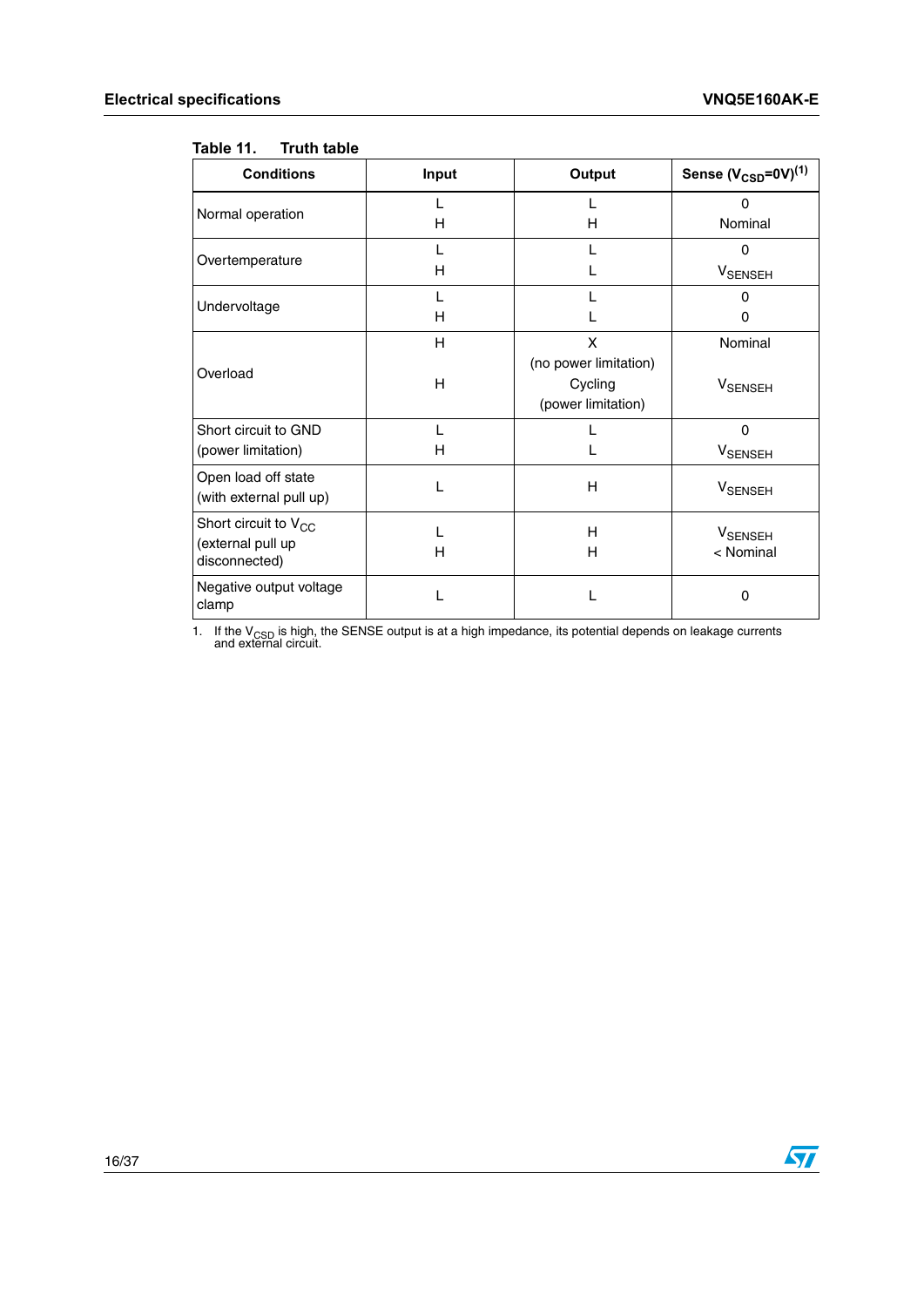| Test levels <sup>(1)</sup><br>ISO 7637-2:<br>2004(E) |         | Number of<br>pulses or |             | <b>Burst cycle/pulse</b><br>repetition time | Delays and<br>Impedance |                          |
|------------------------------------------------------|---------|------------------------|-------------|---------------------------------------------|-------------------------|--------------------------|
| Test pulse                                           | Ш       | IV                     | test times  | Min.                                        | Max.                    |                          |
|                                                      | $-75V$  | $-100V$                | 5000 pulses | 0.5s                                        | 5s                      | 2 ms, $10\Omega$         |
| 2a                                                   | $+37V$  | $+50V$                 | 5000 pulses | 0.2s                                        | 5s                      | 50 $\mu$ s, 2 $\Omega$   |
| За                                                   | $-100V$ | $-150V$                | 1h          | 90 <sub>ms</sub>                            | 100 <sub>ms</sub>       | 0.1 $\mu$ s, 50 $\Omega$ |
| 3b                                                   | $+75V$  | $+100V$                | 1h          | 90 <sub>ms</sub>                            | 100 <sub>ms</sub>       | 0.1 $\mu$ s, 50 $\Omega$ |
| $\overline{4}$                                       | $-6V$   | $-7V$                  | 1 pulse     |                                             |                         | 100ms, $0.01\Omega$      |
| $5b^{(2)}$                                           | $+65V$  | $+87V$                 | 1 pulse     |                                             |                         | 400ms, $2\Omega$         |

<span id="page-16-0"></span>Table 12 **Electrical transient requirements (part 1)** 

1. The above test levels must be considered referred to  $V_{CC} = 13.5V$  except for pulse 5b.

2. Valid in case of external load dump clamp: 40V maximum referred to ground.

#### <span id="page-16-1"></span>Table 13. **Electrical transient requirements (part 2)**

| ISO 7637-2:<br>2004E | <b>Test level results</b> |        |  |  |
|----------------------|---------------------------|--------|--|--|
| <b>Test pulse</b>    | Ш                         | VI     |  |  |
|                      | C                         | C      |  |  |
| 2a                   | C                         | C.     |  |  |
| 3a                   | C                         | C      |  |  |
| 3b                   | C                         | C      |  |  |
| 4                    | C                         | $\cap$ |  |  |
| $5b^{(1)}$           | C                         | C      |  |  |

1. Valid in case of external load dump clamp: 40V maximum referred to ground.

<span id="page-16-2"></span>Table 14. **Electrical transient requirements (part 3)** 

| <b>Class</b> | <b>Contents</b>                                                                                                                                                           |
|--------------|---------------------------------------------------------------------------------------------------------------------------------------------------------------------------|
| C.           | All functions of the device performed as designed after exposure to disturbance.                                                                                          |
| E.           | One or more functions of the device did not perform as designed after exposure to<br>disturbance and cannot be returned to proper operation without replacing the device. |

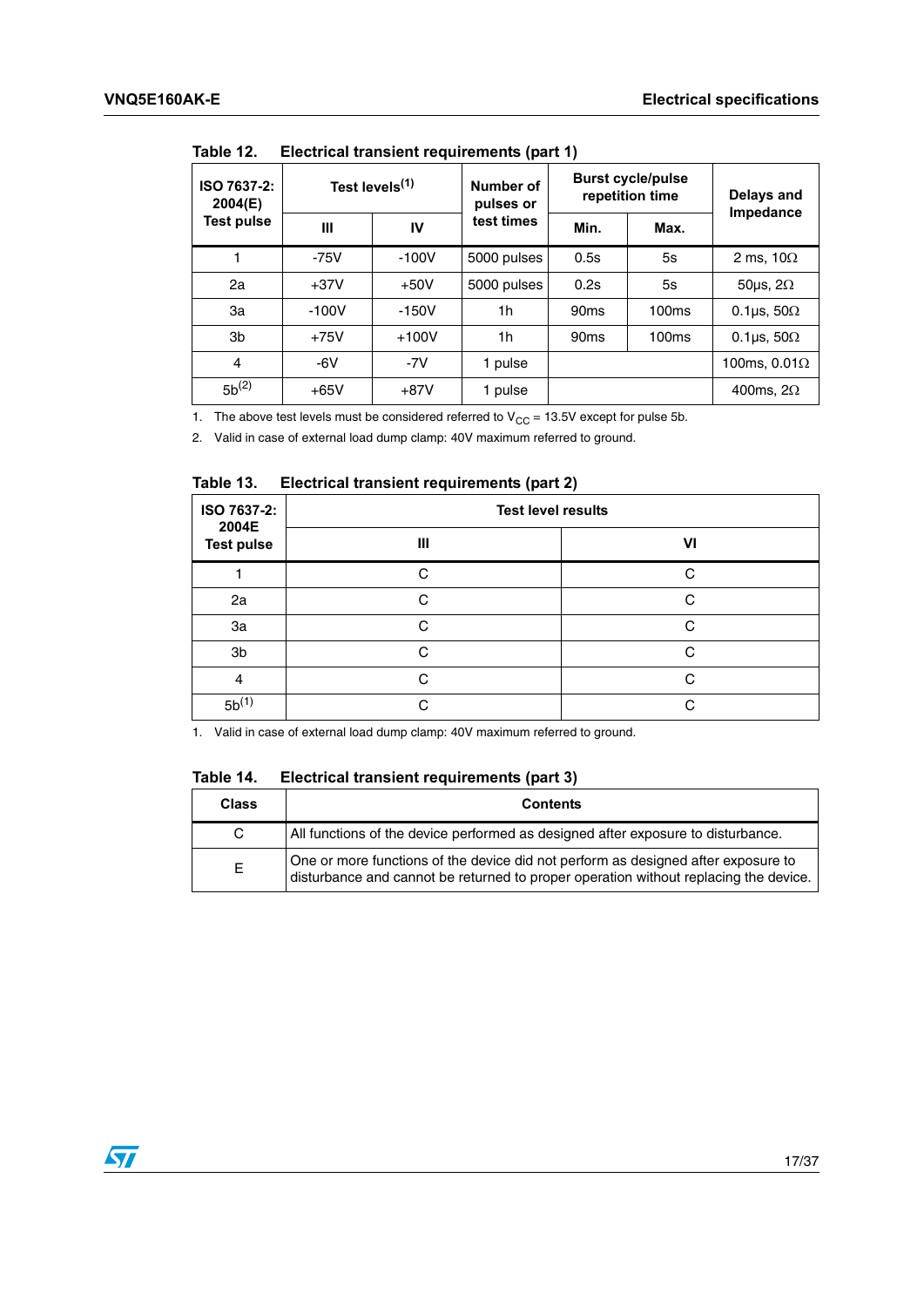$\sqrt{2}$ 

# <span id="page-17-0"></span>**2.4 Waveforms**

<span id="page-17-1"></span>



### <span id="page-17-2"></span>**Figure 12. Overload or short to GND**

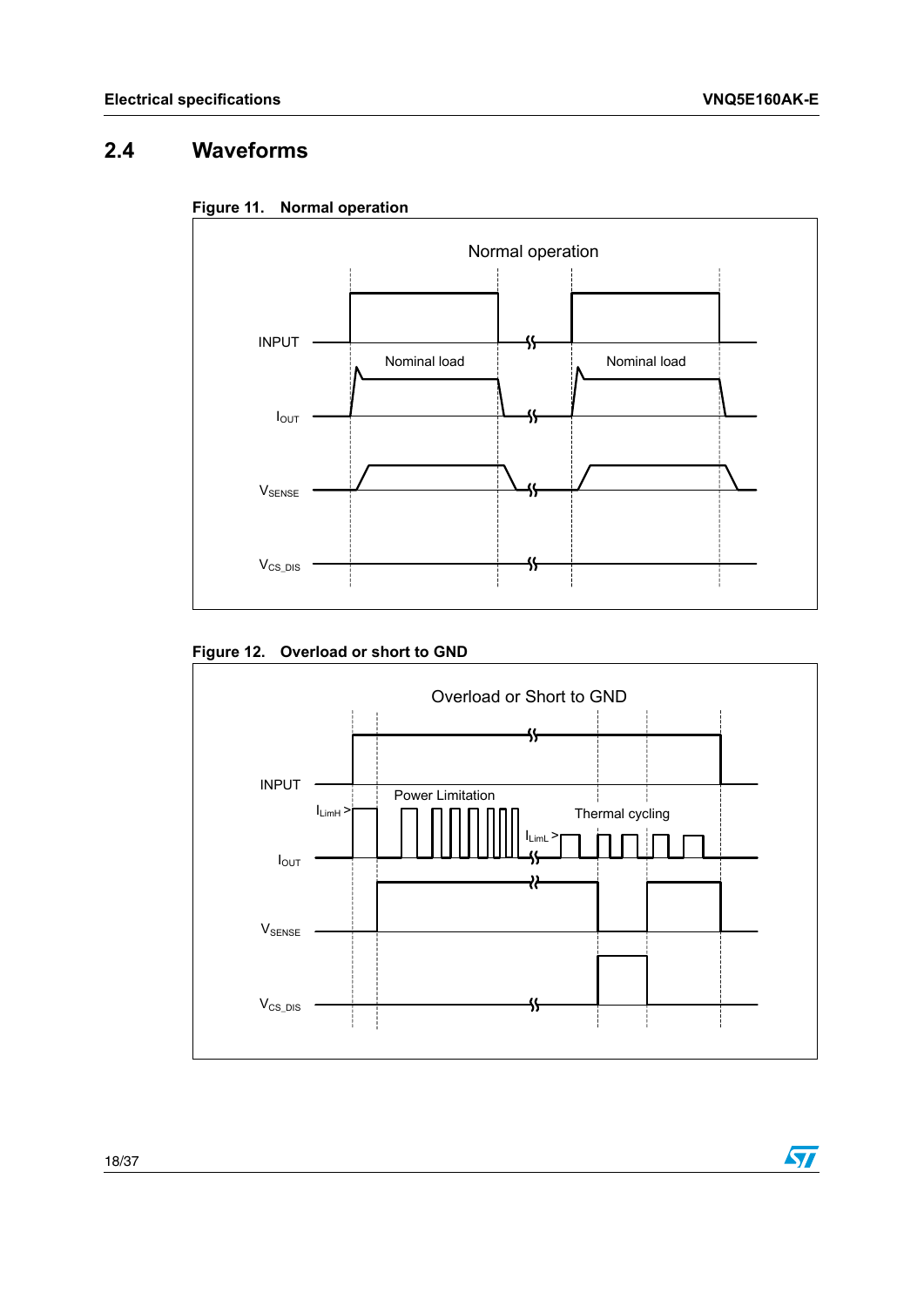

<span id="page-18-0"></span>**Figure 13. Intermittent overload**

<span id="page-18-1"></span>

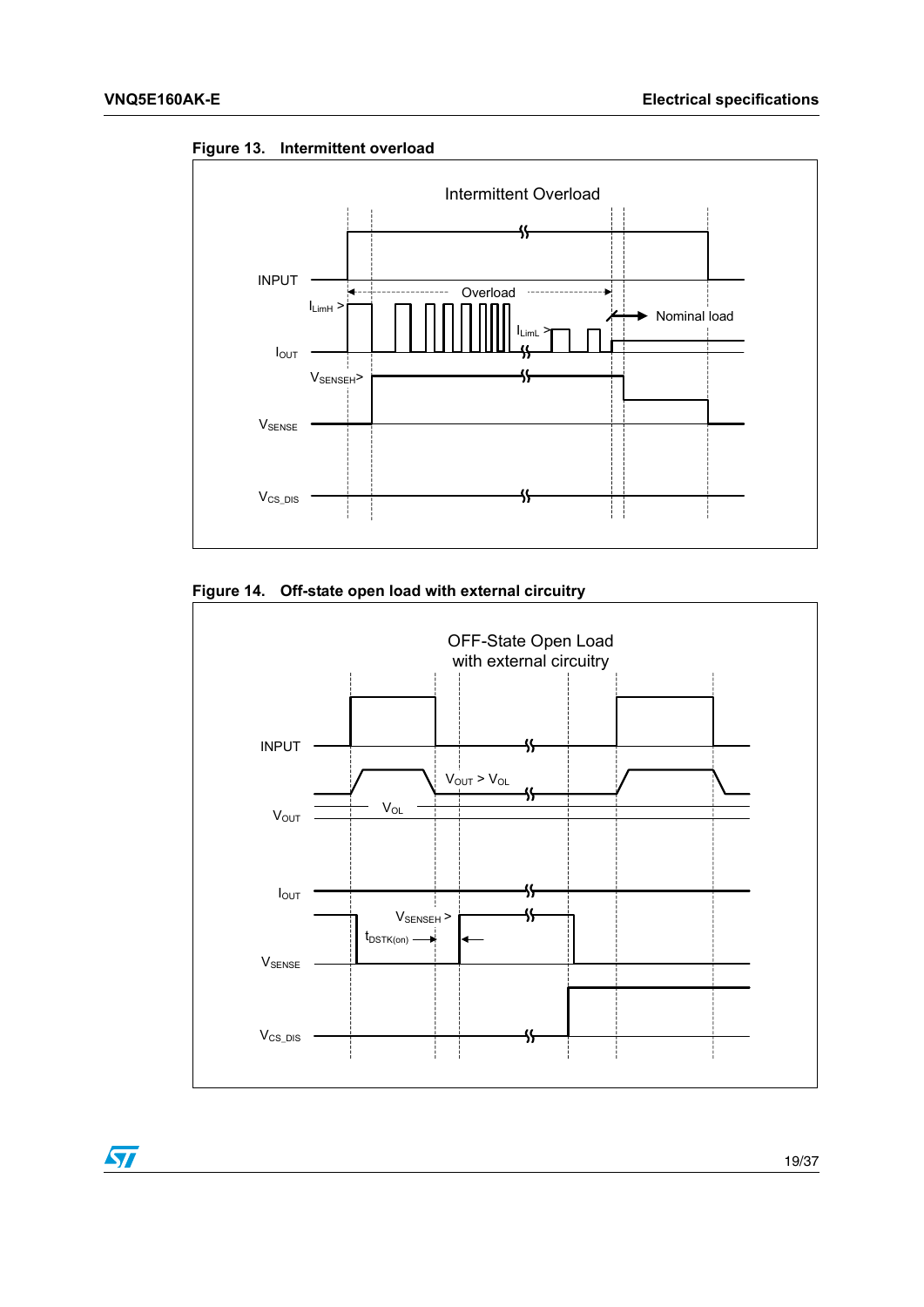$\sqrt{2}$ 

<span id="page-19-0"></span>Figure 15. Short to V<sub>CC</sub>



<span id="page-19-1"></span>Figure 16. T<sub>J</sub> evolution in overload or short to GND

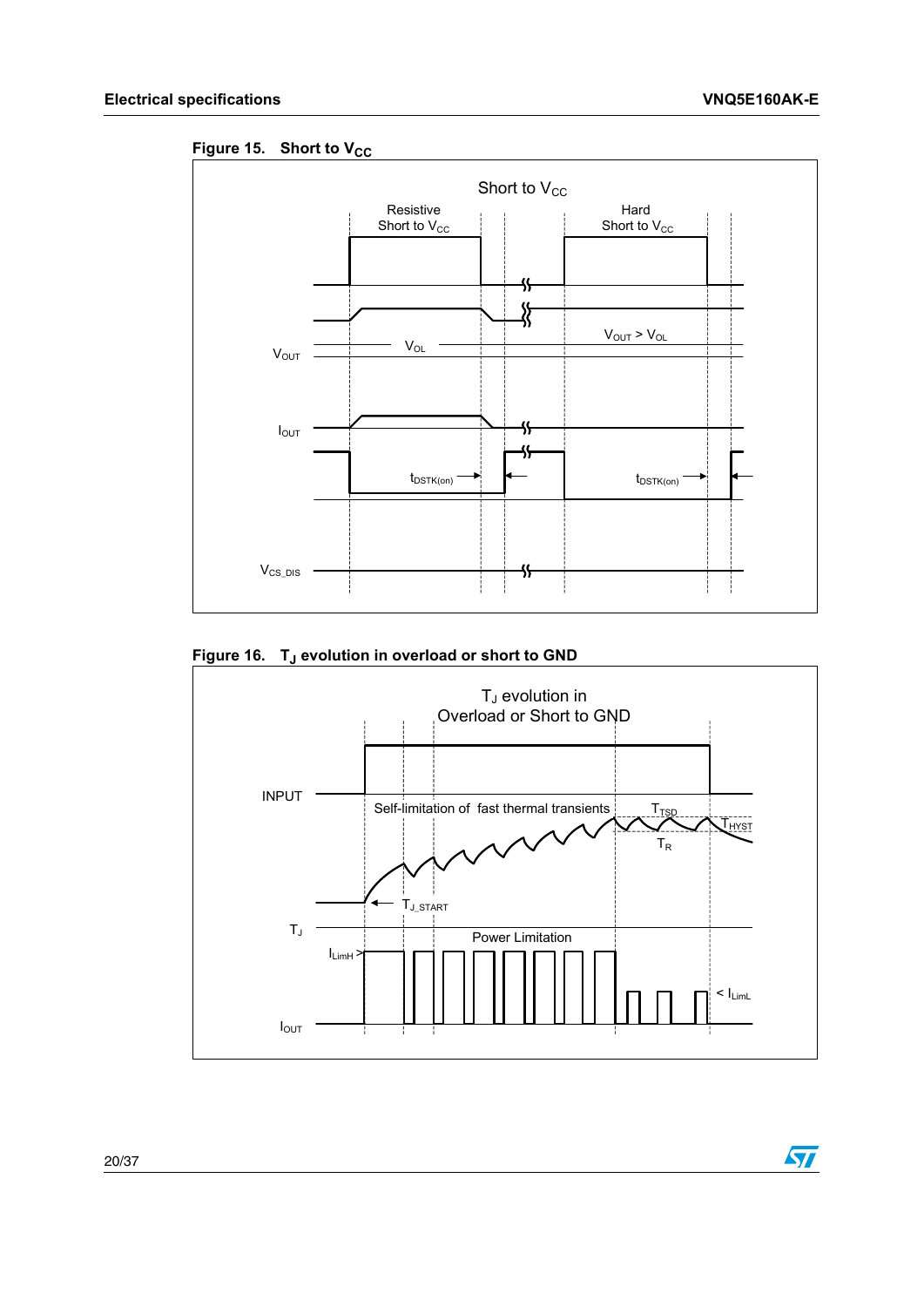# <span id="page-20-0"></span>**2.5 Electrical characteristics curves**

<span id="page-20-1"></span>

<span id="page-20-3"></span>

<span id="page-20-4"></span><span id="page-20-2"></span>



<span id="page-20-5"></span>



<span id="page-20-6"></span>

21/37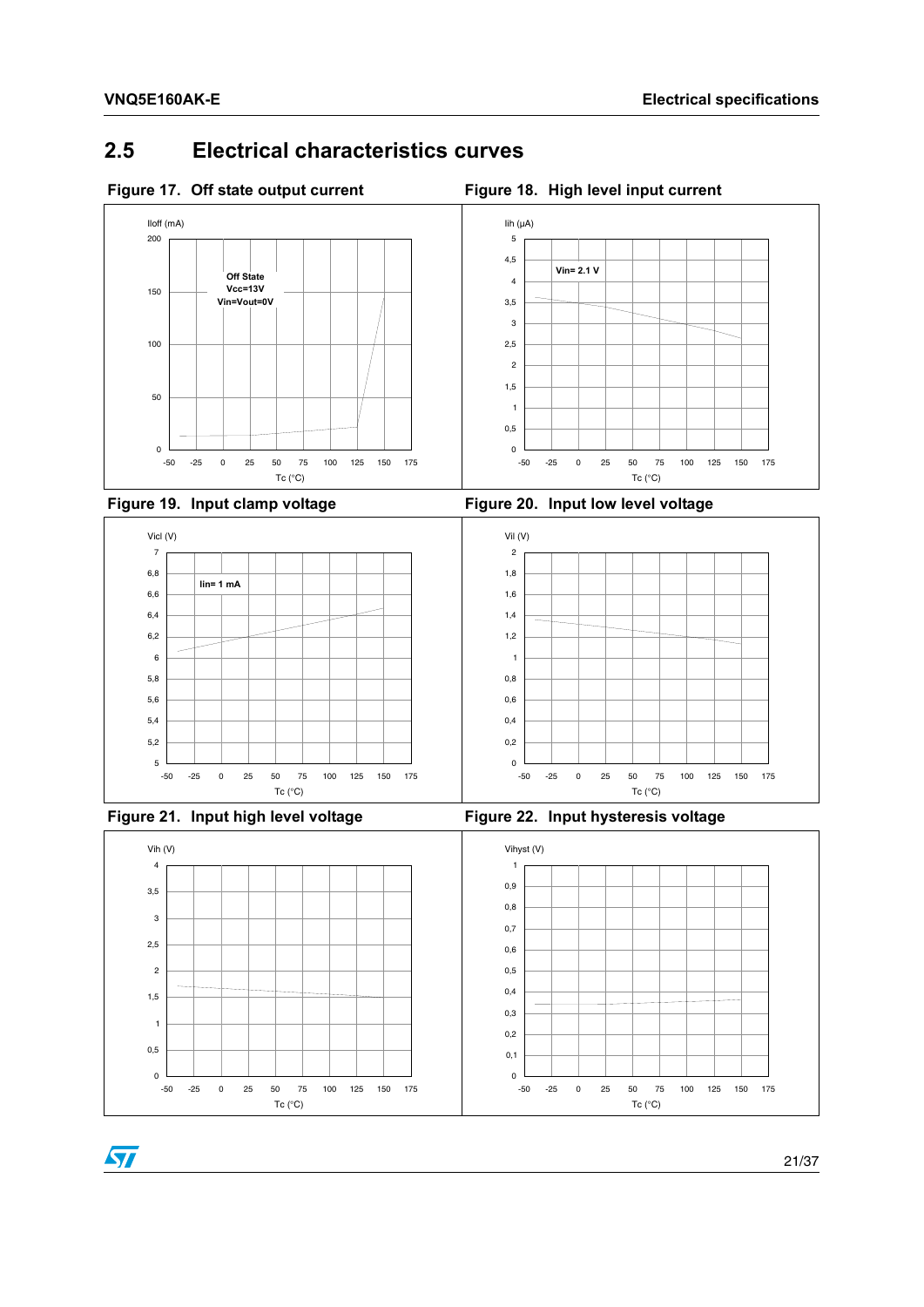<span id="page-21-0"></span>



<span id="page-21-2"></span>

<span id="page-21-3"></span><span id="page-21-1"></span>



<span id="page-21-4"></span>



**Figure 27.** I<sub>LIMH</sub> vs. T<sub>case</sub> **Figure 28. Turn-off voltage slope** 

<span id="page-21-5"></span>

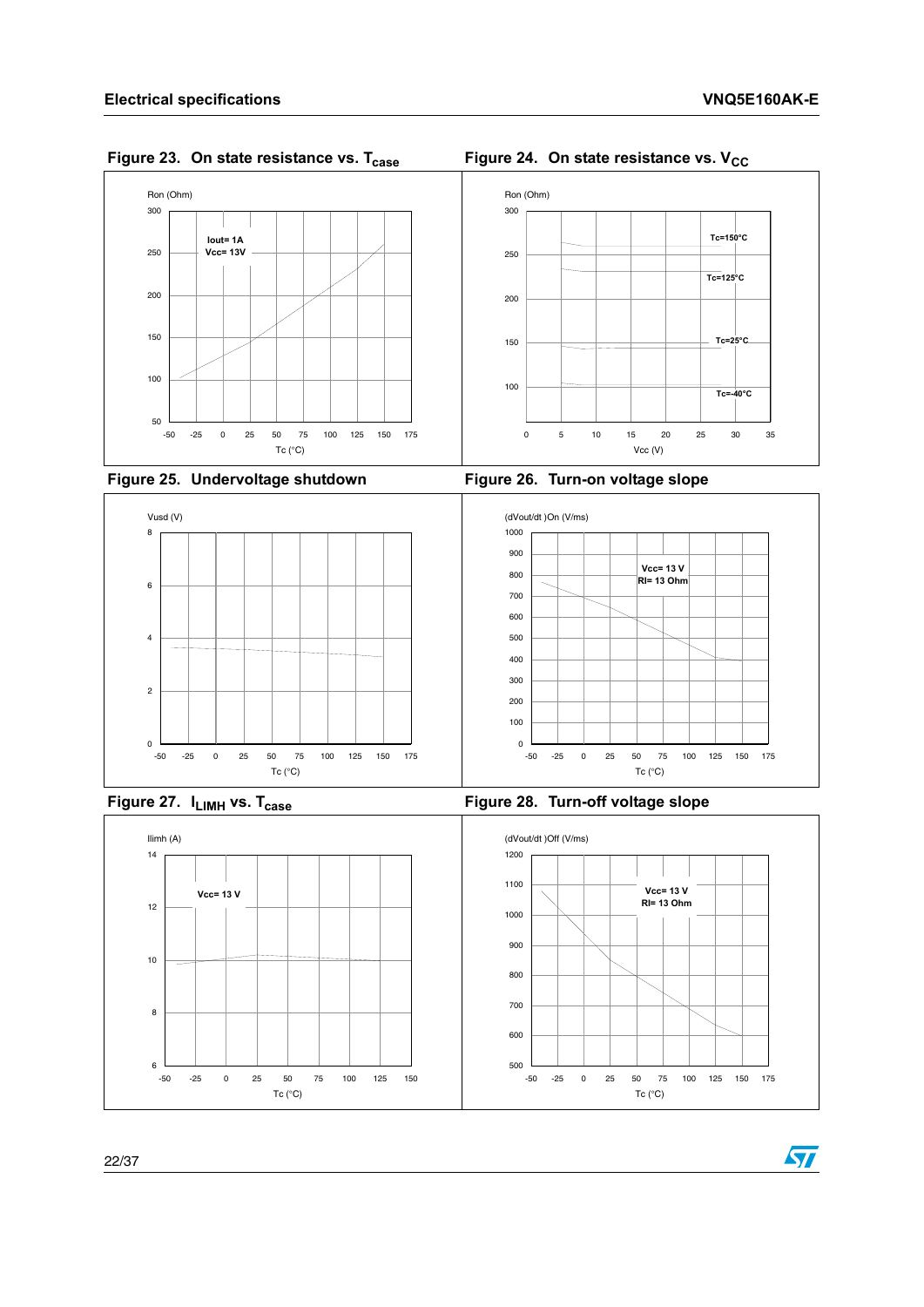$\sqrt{27}$ 

### <span id="page-22-0"></span>**Figure 29. CS\_DIS high level voltage Figure 30. CS\_DIS clamp voltage**



#### <span id="page-22-2"></span>**Figure 31. CS\_DIS low level voltage**



<span id="page-22-1"></span>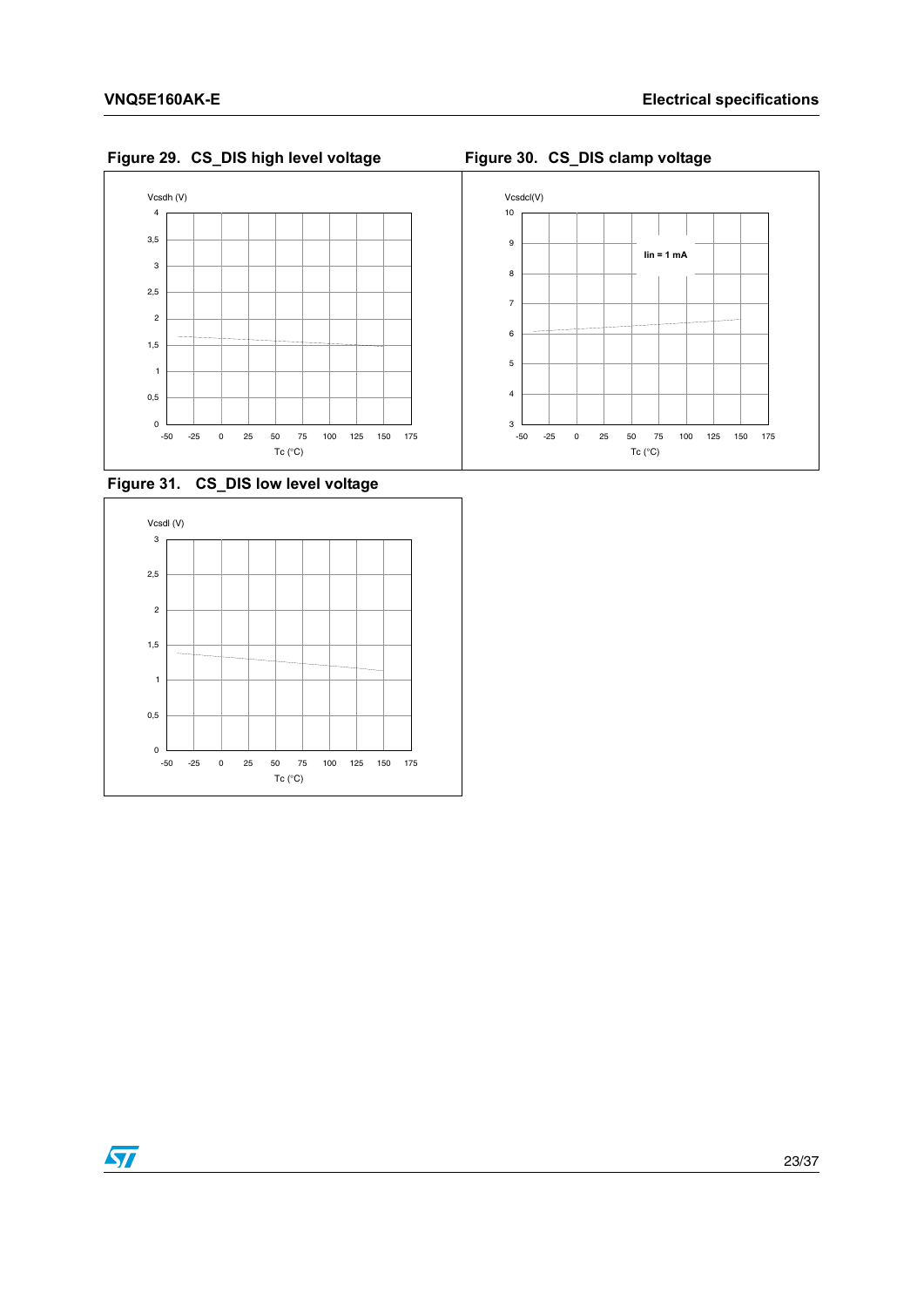# <span id="page-23-1"></span>**3 Application information**



#### <span id="page-23-4"></span><span id="page-23-0"></span>**Figure 32. Application schematic**

*Note: Channel 2, 3, 4 have the same internal circuit as channel 1.*

## <span id="page-23-2"></span>**3.1 GND protection network against reverse battery**

This section provides two solutions for implementing a ground protection network against reverse battery.

### <span id="page-23-3"></span>**3.1.1** Solution 1 : resistor in the ground line (R<sub>GND</sub> only)

This can be used with any type of load.

The following is an indication on how to dimension the  $R_{GND}$  resistor.

- 1.  $R_{GND} \leq 600$ mV / ( $I_{S(on)max}$ )
- 2.  $R_{GND} \geq (-V_{CC}) / (-I_{GND})$

where  $-I_{GND}$  is the DC reverse ground pin current and can be found in the absolute maximum rating section of the device datasheet.

Power dissipation in  $R_{GND}$  (when  $V_{CC}$ <0: during reverse battery situations) is:

#### **Equation 1**

$$
P_D = (-V_{CC})^2 / R_{GND}
$$

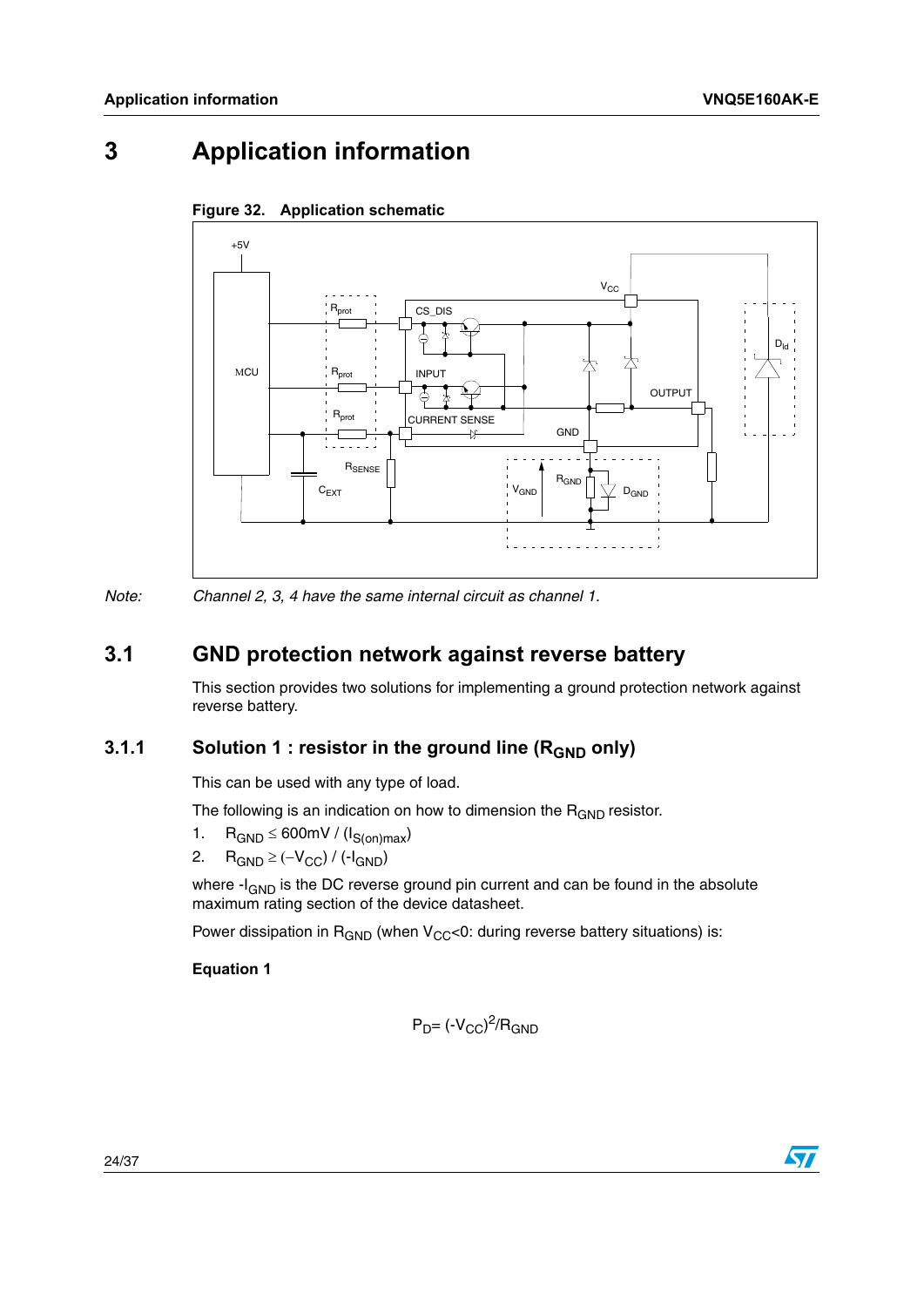This resistor can be shared amongst several different HSDs. Please note that the value of this resistor should be calculated with formula (1) where  $I_{S(on)max}$  becomes the sum of the maximum on-state currents of the different devices.

Please note that if the microprocessor ground is not shared by the device ground then the  $R_{\text{GND}}$  will produce a shift (I<sub>S(on)max</sub> \*  $R_{\text{GND}}$ ) in the input thresholds and the status output values. This shift will vary depending on how many devices are on in the case of several high side drivers sharing the same  $R_{GND}$ .

If the calculated power dissipation leads to a large resistor or several devices have to share the same resistor then ST suggests to utilize *[Section 3.1.2: Solution 2 : diode \(DGND\) in](#page-24-0)  [the ground line](#page-24-0)*.

### <span id="page-24-0"></span>**3.1.2** Solution 2 : diode (D<sub>GND</sub>) in the ground line

A resistor ( $R_{GND}=1k\Omega$ ) should be inserted in parallel to  $D_{GND}$  if the device drives an inductive load.

This small signal diode can be safely shared amongst several different HSDs. Also in this case, the presence of the ground network will produce a shift ( $\approx 600$ mV) in the input threshold and in the status output values if the microprocessor ground is not common to the device ground. This shift will not vary if more than one HSD shares the same diode/resistor network.

### <span id="page-24-1"></span>**3.2 Load dump protection**

 $D_{\text{ld}}$  is necessary (voltage transient suppressor) if the load dump peak voltage exceeds the  $V_{\rm CC}$  max DC rating. The same applies if the device is subject to transients on the  $V_{\rm CC}$  line that are greater than the ones shown in the ISO 7637-2: 2004(E) table.

### <span id="page-24-2"></span>**3.3 MCU I/Os protection**

If a ground protection network is used and negative transient are present on the  $V_{CC}$  line, the control pins will be pulled negative. ST suggests to insert a resistor  $(R_{prot})$  in line to prevent the µC I/Os pins to latch-up.

The value of these resistors is a compromise between the leakage current of  $\mu$ C and the current required by the HSD I/Os (Input levels compatibility) with the latch-up limit of µC I/Os:

#### **Equation 2**

$$
-V_{CCpeak}/I_{latchup} \leq R_{prot} \leq (V_{OH\mu C} - V_{IH} - V_{GND}) / I_{IHmax}
$$

Calculation example:

For  $V_{CCpeak}$  = - 100V and  $I_{\text{latchup}} \geq 20 \text{mA}$ ;  $V_{\text{OHUC}} \geq 4.5 \text{V}$ 

 $5k\Omega \leq R_{prot} \leq 180k\Omega$ 

Recommended values:  $R_{prot} = 10k\Omega$ ,  $C_{EXT} = 10nF$ .

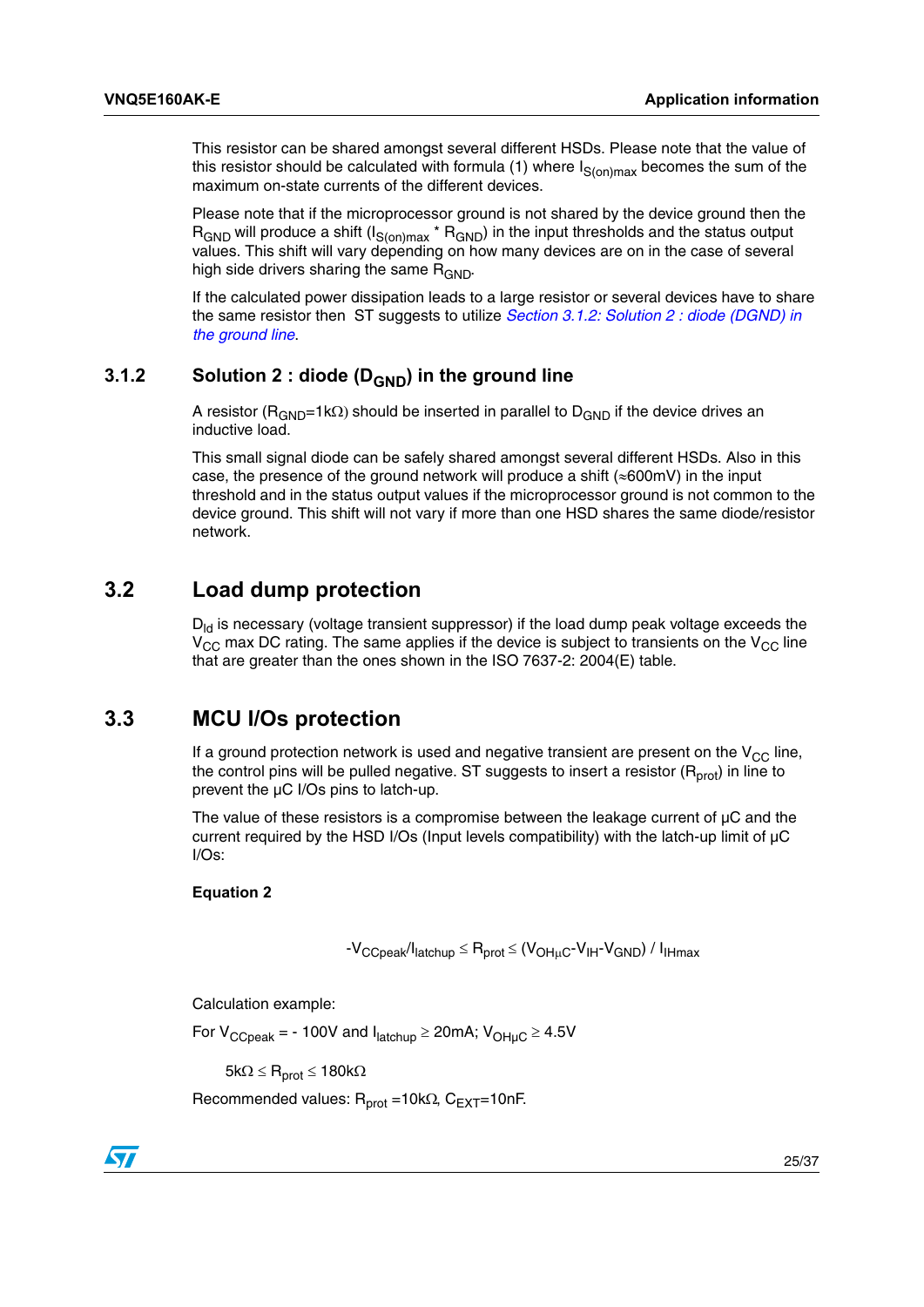**S7** 

## <span id="page-25-0"></span>**3.4 Current sense and diagnostic**

The current sense pin performs a double function (see *[Figure 33: Current sense and](#page-25-1)  [diagnostic](#page-25-1)*):

- **Current mirror of the load current in normal operation, delivering a current** proportional to the load one according to a know ratio  $K_X$ . The current  $I_{\text{SENSE}}$  can be easily converted to a voltage  $V_{\text{SENSE}}$  by means of an external resistor R<sub>SENSE</sub>. Linearity between I<sub>OUT</sub> and V<sub>SENSE</sub> is ensured up to 5V minimum (see parameter V<sub>SENSE</sub> in *Table 9: Current sense (8V<V<sub>CC</sub><18V)*). The current sense accuracy depends on the output current (refer to current sense electrical characteristics *Table 9: Current sense (8V<V<sub>CC</sub><18V)*).
- **Diagnostic flag in fault conditions**, delivering a fixed voltage V<sub>SENSEH</sub> up to a maximum current I<sub>SENSEH</sub> in case of the following fault conditions (refer to *[Truth table](#page-15-0)*):
	- Power limitation activation
	- Over-temperature
	- Short to  $V_{CC}$  in off state
	- Open load in off state with additional external components.

A logic level high on CS\_DIS pin sets at the same time all the current sense pins of the device in a high impedance state, thus disabling the current monitoring and diagnostic detection. This feature allows multiplexing of the microcontroller analog inputs by sharing of sense resistance and ADC line among different devices.



<span id="page-25-1"></span>**Figure 33. Current sense and diagnostic**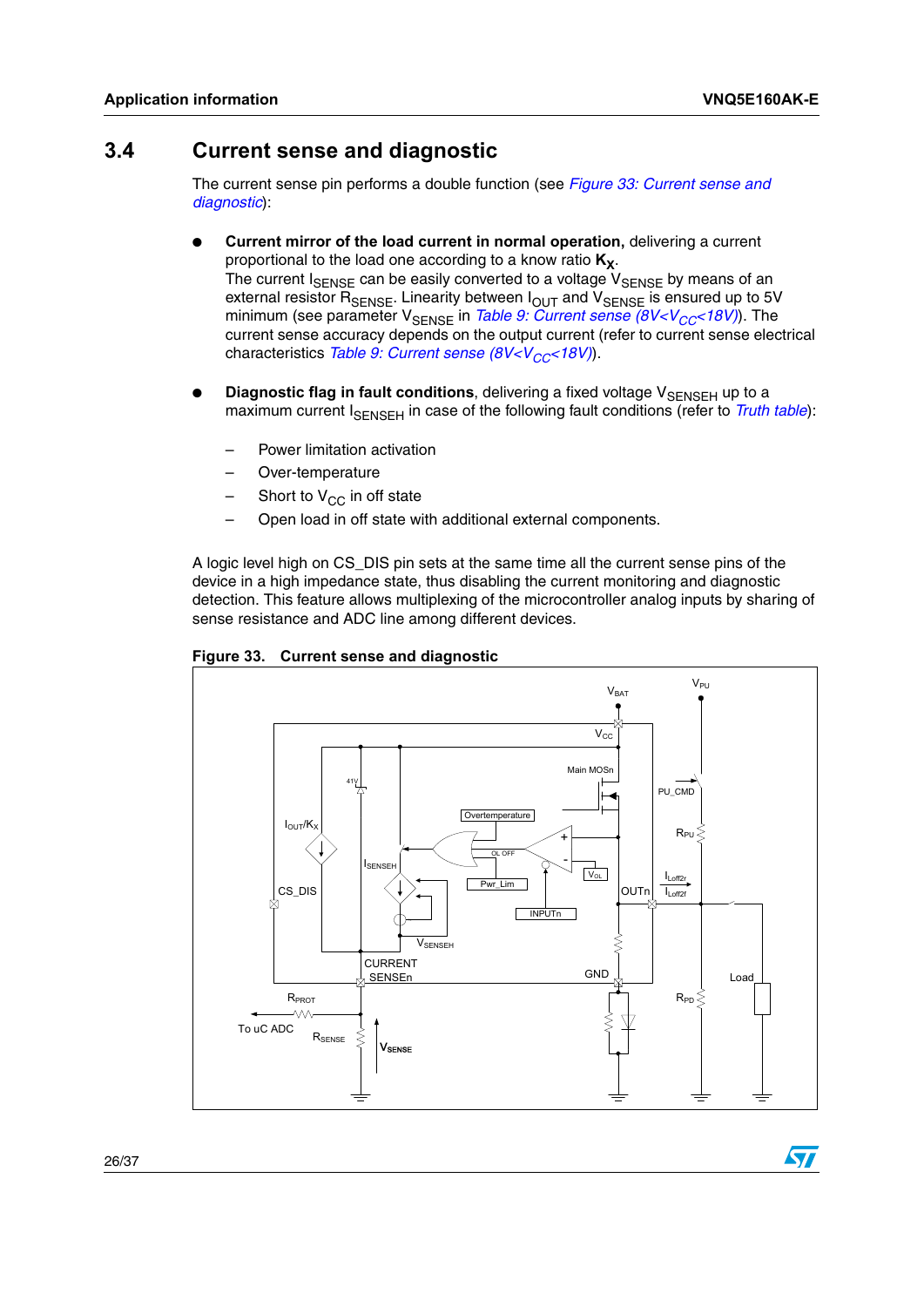### <span id="page-26-0"></span>**3.4.1** Short to V<sub>CC</sub> and off state open load detection

#### **Short to V<sub>cc</sub>**

A short circuit between  $V_{CC}$  and output is indicated by the relevant current sense pin set to V<sub>SENSEH</sub> during the device off state. Small or no current is delivered by the current sense during the on state depending on the nature of the short circuit.

#### **Off state open load with external circuitry**

Detection of an open load in off mode requires an external pull-up resistor  $R_{PU}$  connecting the output to a positive supply voltage  $V_{\text{PU}}$ .

It is preferable  $V_{PI}$  to be switched off during the module stand-by mode in order to avoid the overall stand-by current consumption to increase in normal conditions, i.e. when load is connected.

An external pull down resistor  $R_{\text{PD}}$  connected between output and GND is mandatory to avoid misdetection in case of floating outputs in off state (see *[Figure 33: Current sense and](#page-25-1)  [diagnostic](#page-25-1)*).

 $R_{PD}$  must be selected in order to ensure  $V_{OUT} < V_{OLmin}$  unless pulled up by the external circuitry:

#### **Equation 3**

$$
V_{OUT}|_{\scriptsize{pull-up~OFF}} = R_{PD} \cdot I_{L(off2)f} < V_{OL\min} = 2V
$$

 $R_{PD} \leq 22$  K $\Omega$  is recommended.

For proper open load detection in off state, the external pull-up resistor must be selected according to the following formula:

#### **Equation 4**

$$
V_{OUT}|_{_{Pull-up\_ON}} = \frac{R_{p_D} \cdot V_{p_U} - R_{p_U} \cdot R_{p_D} \cdot I_{L(off2)r}}{R_{p_U} + R_{p_D}} > V_{OLmax} = 4V
$$

For the values of V<sub>OLmin</sub>, V<sub>OLmax</sub>, I<sub>L(off2)r</sub> and I<sub>L(off2)f</sub> see *Table 10: Openload detection*  $(8V.$ 

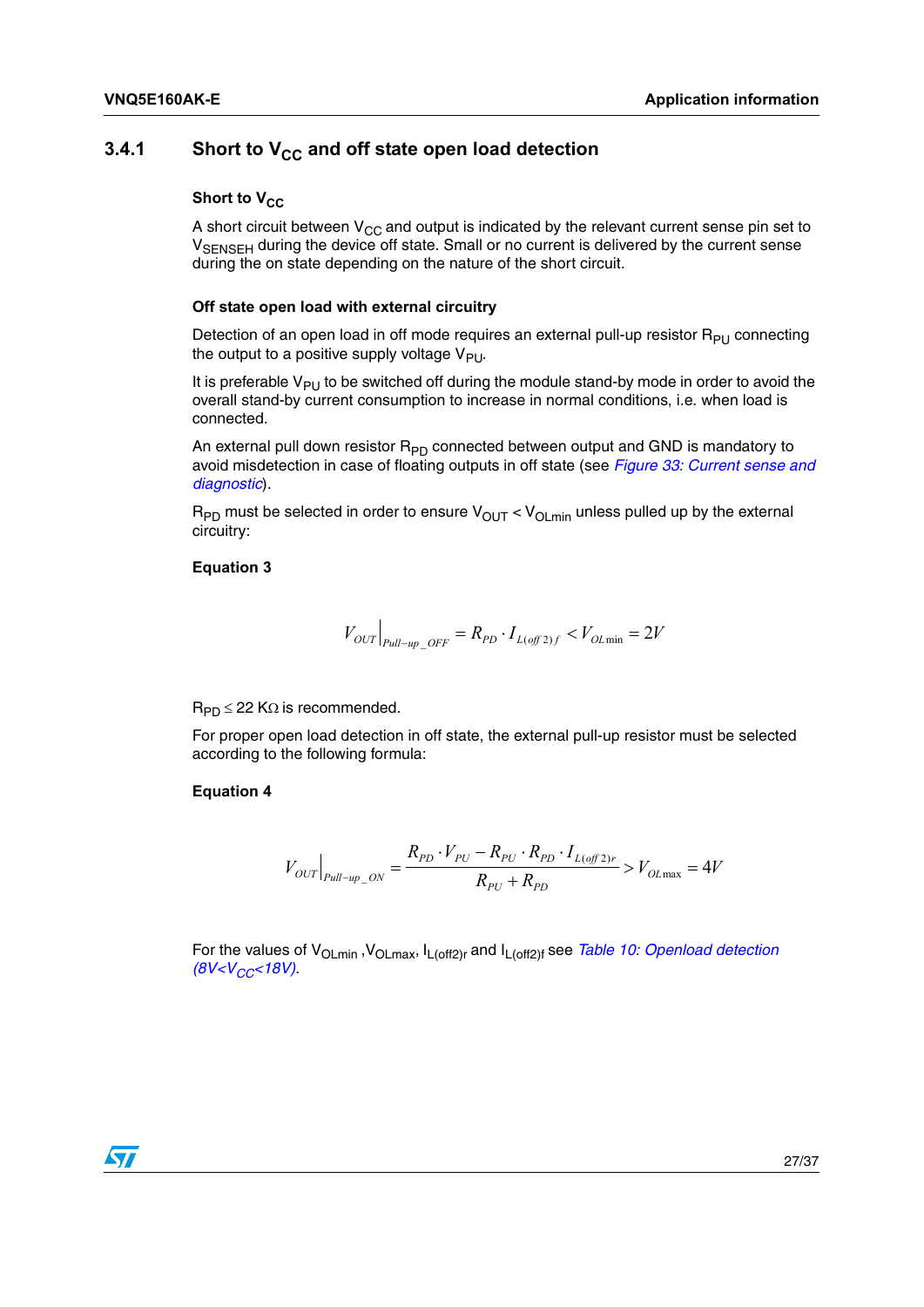$\overline{\mathbf{S}}$ 

# <span id="page-27-0"></span>**3.5** Maximum demagnetization energy ( $V_{CC}$  = 13.5V)



<span id="page-27-1"></span>**Figure 34. Maximum turn-off current versus inductance (for each channel)** 

*Note: Values are generated with*  $R_L = 0 \Omega$ *.* 

*In case of repetitive pulses, T<sub>jstart</sub> (at beginning of each demagnetization) of every pulse must not exceed the temperature specified above for curves A and B.*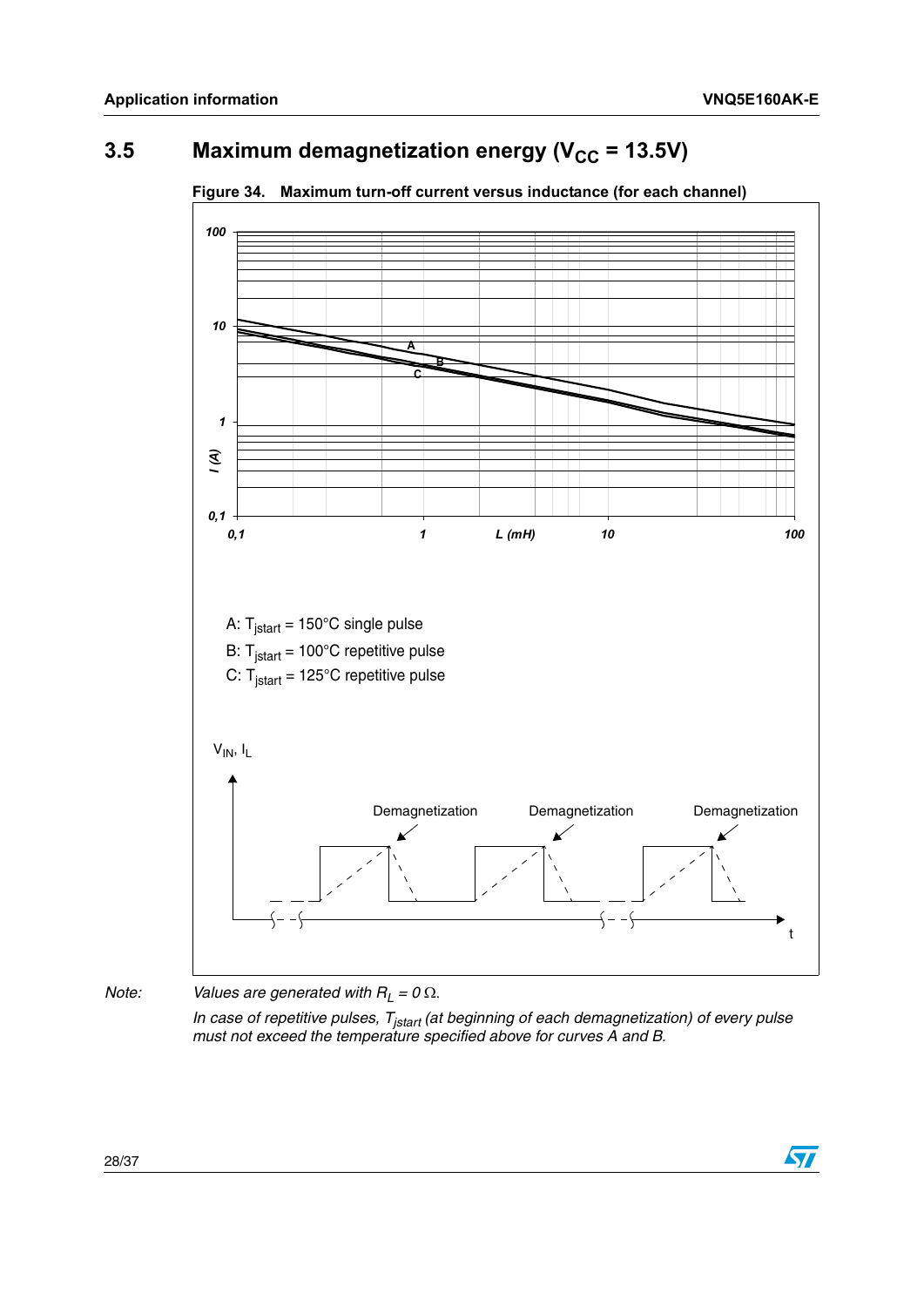# <span id="page-28-0"></span>**4 Package and PC board thermal data**

## <span id="page-28-1"></span>**4.1 PowerSSO-24 thermal data**

### <span id="page-28-2"></span>**Figure 35. PowerSSO-24 PC board**



*Note:* Layout condition of R<sub>th</sub> and Z<sub>th</sub> measurements (PCB: Double layer, Thermal Vias, FR4 *area= 77 mm x 86 mm, PCB thickness=1.6 mm, Cu thickness=70 mm (front and back side), Copper areas: from minimum pad lay-out to 8 cm2).* 

<span id="page-28-3"></span>



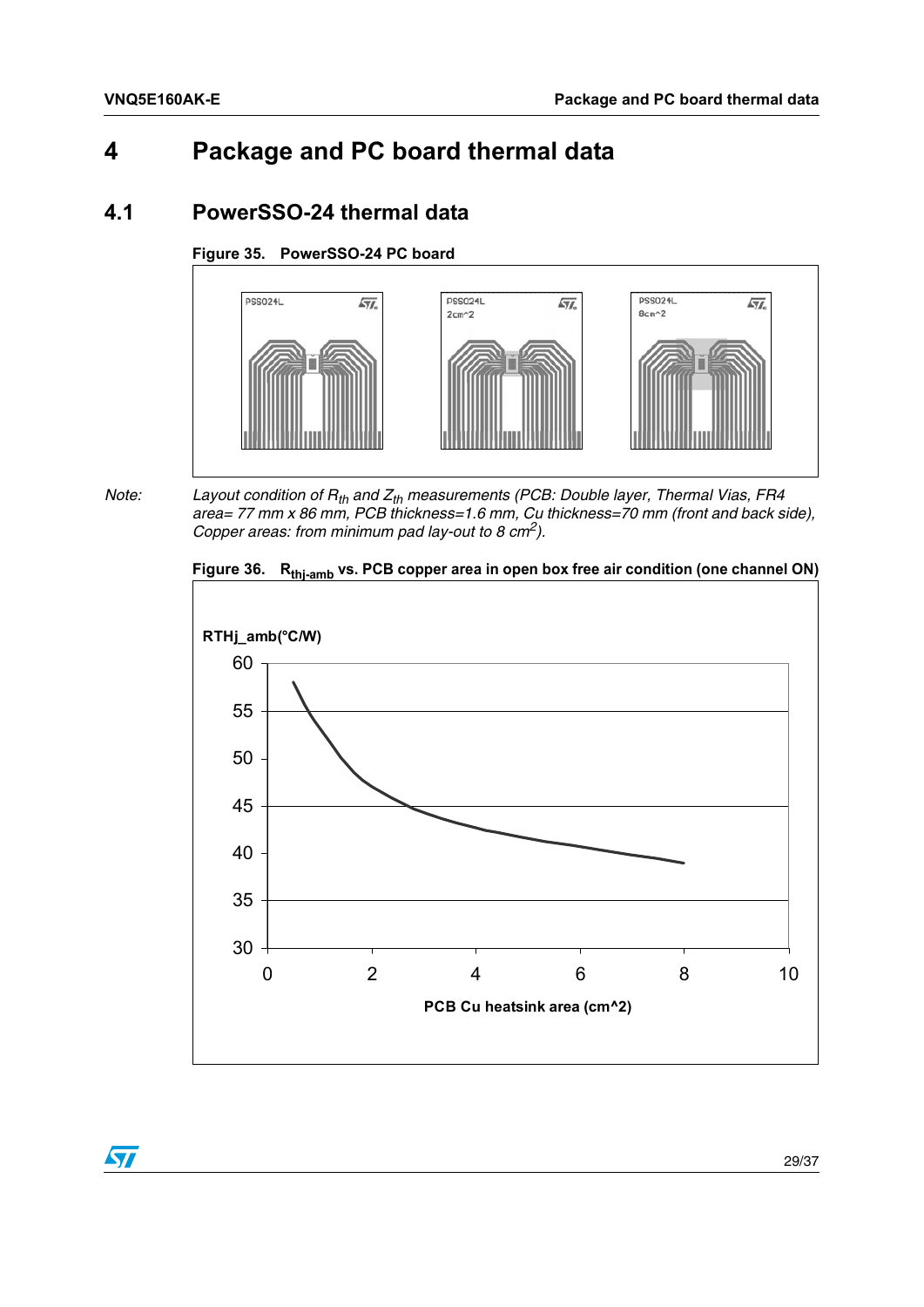$\sqrt{2}$ 

<span id="page-29-0"></span>**Figure 37. PowerSSO-24 thermal impedance junction ambient single pulse (one channel ON)**



<span id="page-29-1"></span>**Figure 38. Thermal fitting model of a double channel hsd in PowerSSO-24 (a)**

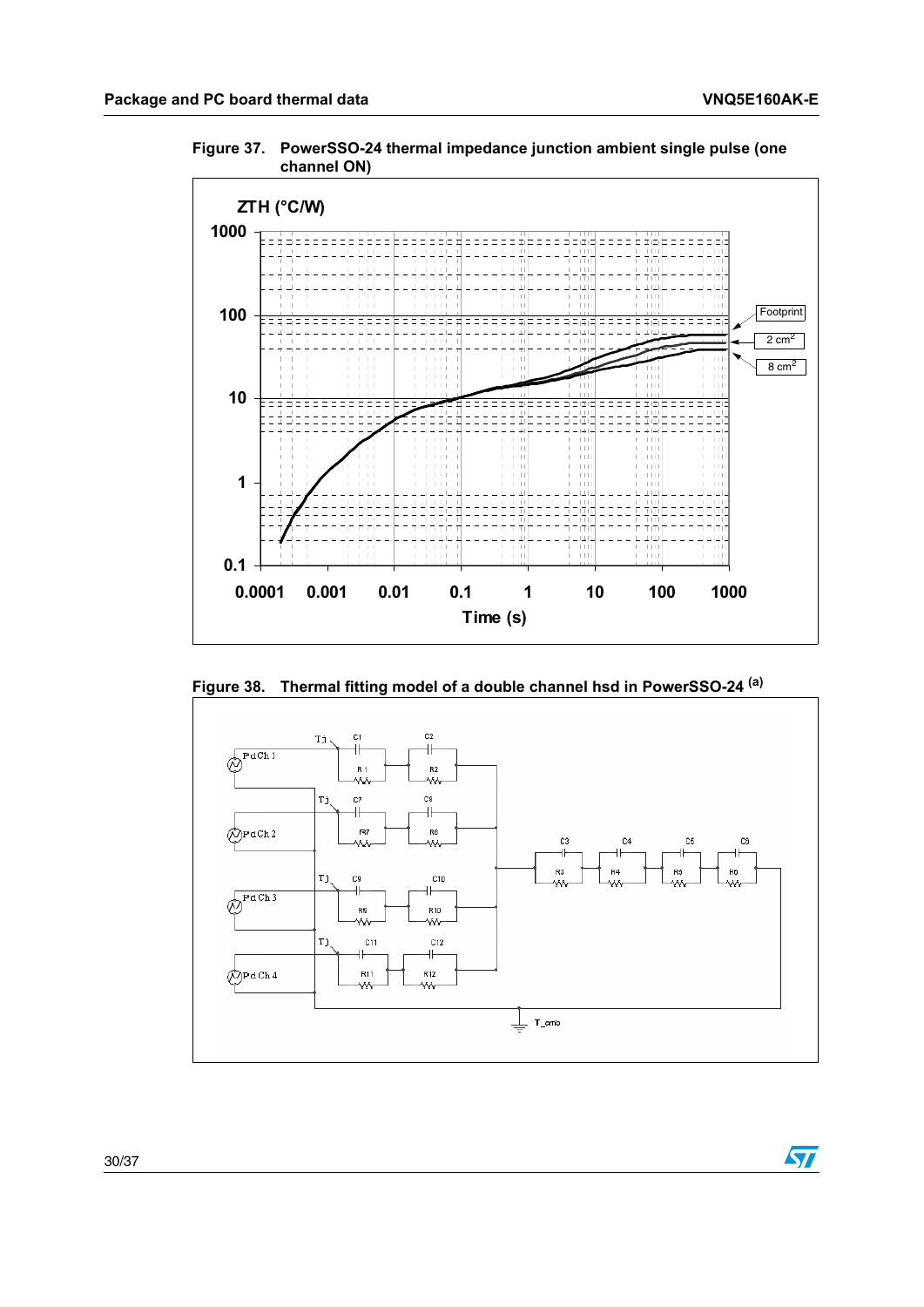**Equation 5: pulse calculation formula:**

$$
Z_{TH\delta} = R_{TH} \cdot \delta + Z_{THtp}(1 - \delta)
$$

where  $\delta = t_P/T$ 

<span id="page-30-0"></span>

| Table 15. | <b>Thermal parameters</b> |
|-----------|---------------------------|
|-----------|---------------------------|

| Area/island (cm <sup>2</sup> )    | <b>Footprint</b> | $\mathbf{2}$ | 8  |
|-----------------------------------|------------------|--------------|----|
| $R1 = R7 = R9 = R11 (°C/W)$       | 1.2              |              |    |
| $R2 = R8 = R10 = R12$ (°C/W)      | 6                |              |    |
| R3 (°C/W)                         | 6                |              |    |
| R4 (°C/W)                         | 7.7              |              |    |
| R5 (°C/W)                         | 9                | 9            | 8  |
| R6 (°C/W)                         | 28               | 17           | 10 |
| $C1 = C7 = C9 = C11$ (W.s/°C)     | 0.0008           |              |    |
| $C2 = C8 = C10 = C12$ (W.s/°C)    | 0.0016           |              |    |
| $C3$ (W.s/ $\mathrm{^{\circ}C}$ ) | 0.025            |              |    |
| $C4$ (W.s/ $\mathrm{^{\circ}C}$ ) | 0.75             |              |    |
| $C5$ (W.s/ $\textdegree C$ )      | 1                | 4            | 9  |
| $C6$ (W.s/ $\textdegree C$ )      | 2.2              | 5            | 17 |

a. The fitting model is a semplified thermal tool and is valid for transient evolutions where the embedded protections (power limitation or thermal cycling during thermal shutdown) are not triggered.

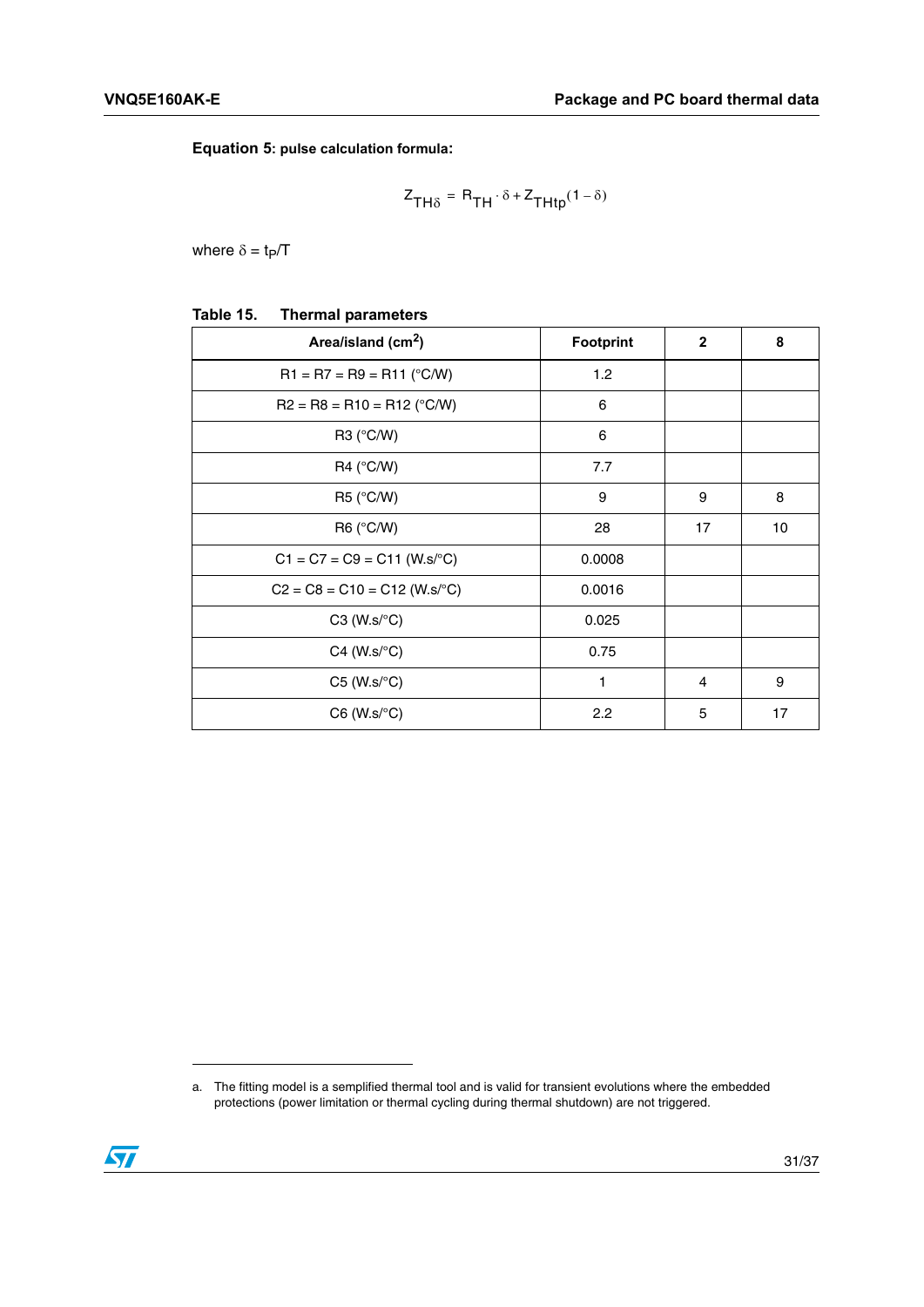# <span id="page-31-0"></span>**5 Package and packing information**

## <span id="page-31-1"></span>**5.1 ECOPACK®**

In order to meet environmental requirements, ST offers these devices in different grades of ECOPACK® packages, depending on their level of environmental compliance. ECOPACK® specifications, grade definitions and product status are available at: www.st.com. ECOPACK® is an ST trademark.

# <span id="page-31-2"></span>**5.2 PowerSSO-24 mechanical data**



<span id="page-31-3"></span>**Figure 39. PowerSSO-24 package dimensions**

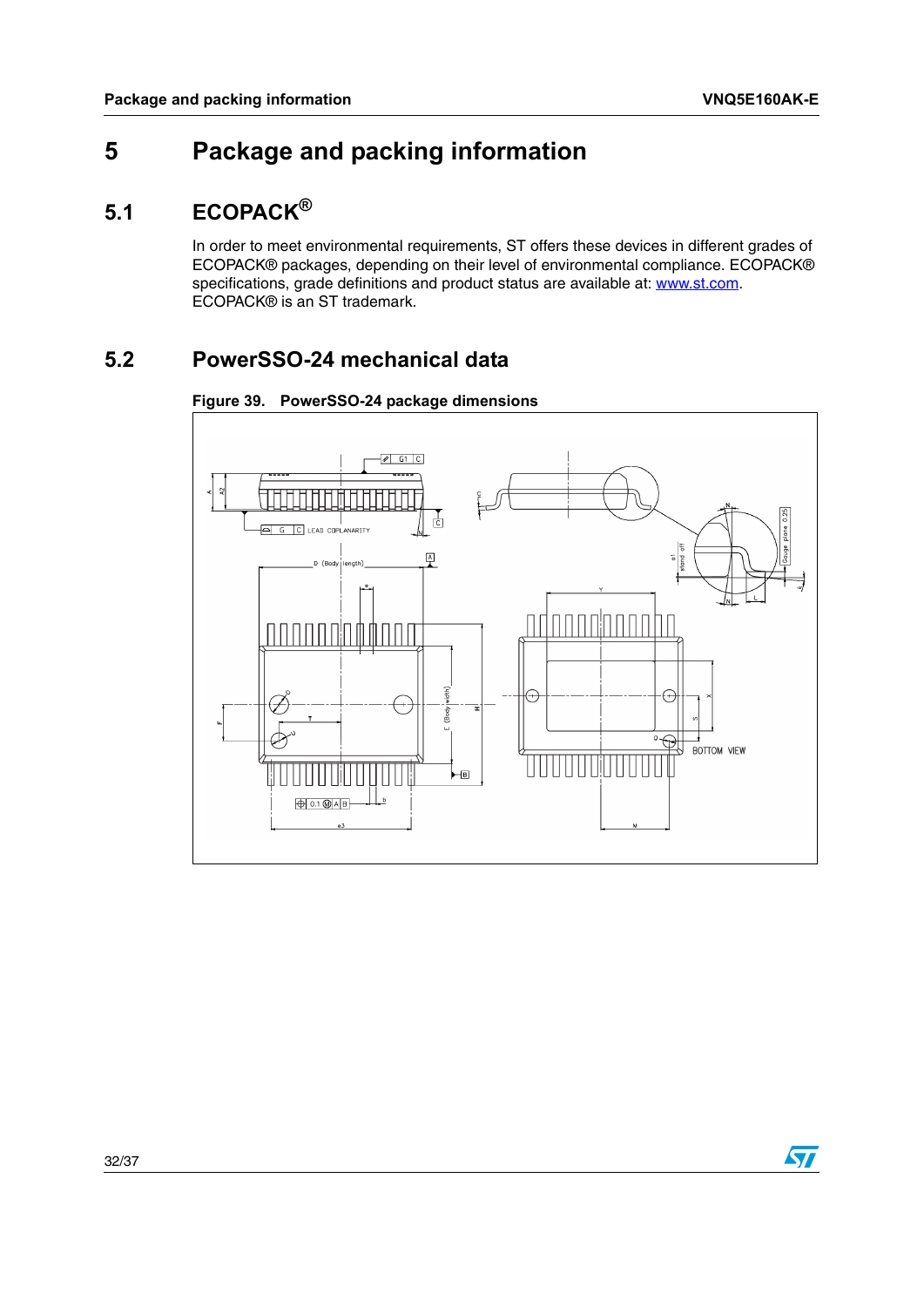|                                                                                                           | <b>Millimeters</b>  |         |              |
|-----------------------------------------------------------------------------------------------------------|---------------------|---------|--------------|
| Symbol                                                                                                    | Min.                | Typ.    | Max.         |
| $\boldsymbol{\mathsf{A}}$                                                                                 |                     |         | 2.45         |
| A <sub>2</sub>                                                                                            | 2.15                |         | 2.35         |
| a1                                                                                                        | $\mathsf{O}\xspace$ |         | 0.1          |
| $\sf b$                                                                                                   | 0.33                |         | 0.51         |
| $\mathbf c$                                                                                               | 0.23                |         | 0.32         |
| $D^{(3)}$                                                                                                 | 10.10               |         | 10.50        |
| $E^{(3)}$                                                                                                 | $7.40\,$            |         | 7.60         |
| $\mathsf{e}% _{t}\left( t\right) \equiv\mathsf{e}_{t}\left( t\right) \equiv\mathsf{e}_{t}\left( t\right)$ |                     | 0.8     |              |
| e3                                                                                                        |                     | $8.8\,$ |              |
| $\overline{\mathsf{F}}$                                                                                   |                     | 2.3     |              |
| G                                                                                                         |                     |         | 0.1          |
| $\overline{\mathsf{H}}$                                                                                   | 10.1                |         | 10.5         |
| h                                                                                                         |                     |         | 0.4          |
| $\mathsf k$                                                                                               | $0^{\circ}$         |         | $8^\circ$    |
| L                                                                                                         | $0.6\,$             |         | $\mathbf{1}$ |
| $\hbox{O}$                                                                                                |                     | 1.2     |              |
| $\mathsf Q$                                                                                               |                     | 0.8     |              |
| $\mathsf S$                                                                                               |                     | 2.9     |              |
| $\mathsf T$                                                                                               |                     | 3.65    |              |
| U                                                                                                         |                     | $1.0$   |              |
| ${\sf N}$                                                                                                 |                     |         | $10^{\circ}$ |
| $\pmb{\mathsf{X}}$                                                                                        | 4.1                 |         | 4.7          |
| Υ                                                                                                         | 6.5                 |         | $7.1$        |

<span id="page-32-0"></span>Table 16. **Table 16. PowerSSO-24 mechanical data(1) (2)**

1. No intrusion allowed inwards the leads.

2. Flash or bleeds on exposed die pad shall not exceed 0.5 mm per side

3. "D and E" do not include mold flash or protusions. Mold flash or protusions shall not exceed 0.15 mm per side

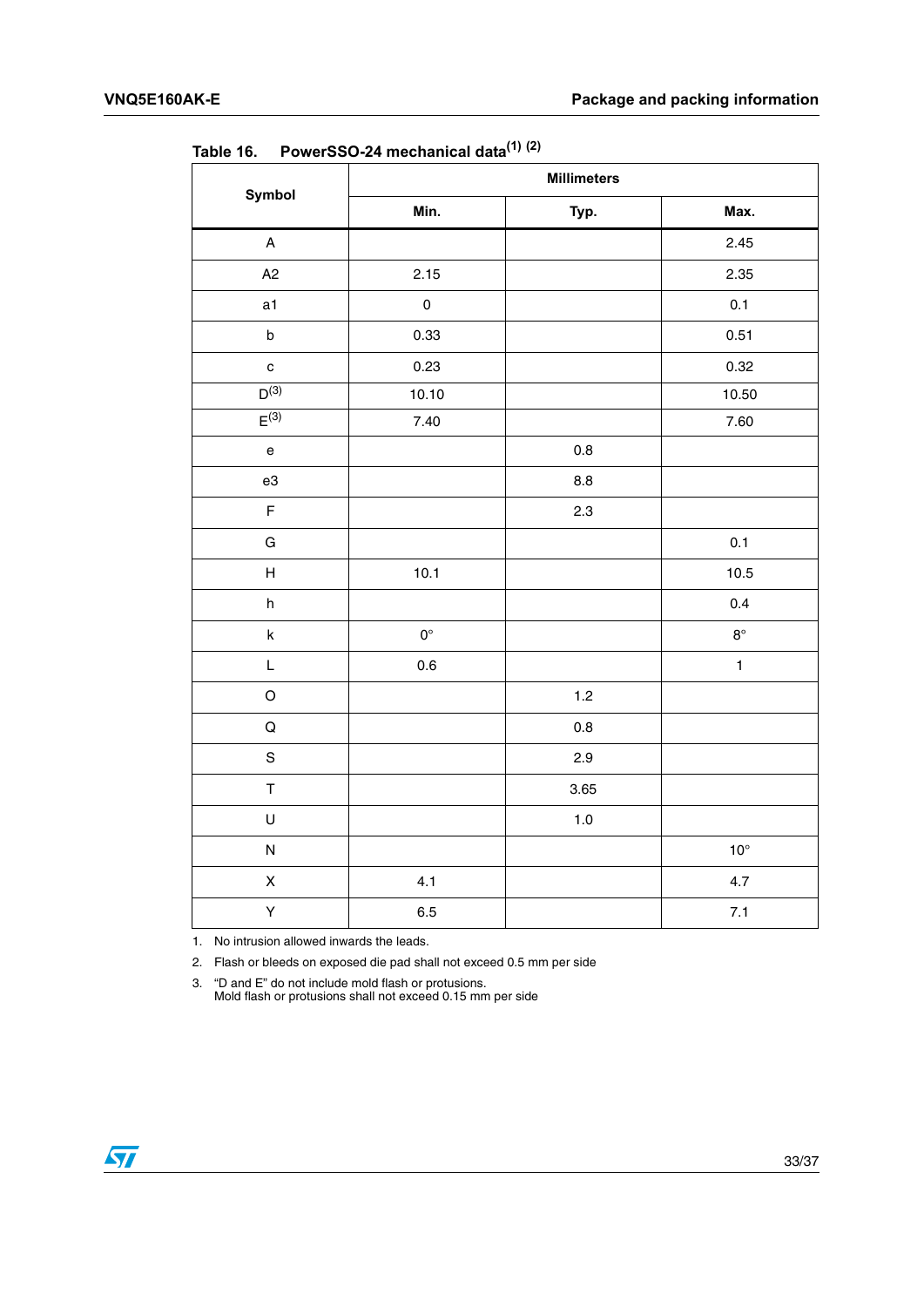$\sqrt{2}$ 

## <span id="page-33-0"></span>**5.3 Packing information**

#### <span id="page-33-1"></span>**Figure 40. PowerSSO-24 tube shipment (no suffix)**



<span id="page-33-2"></span>

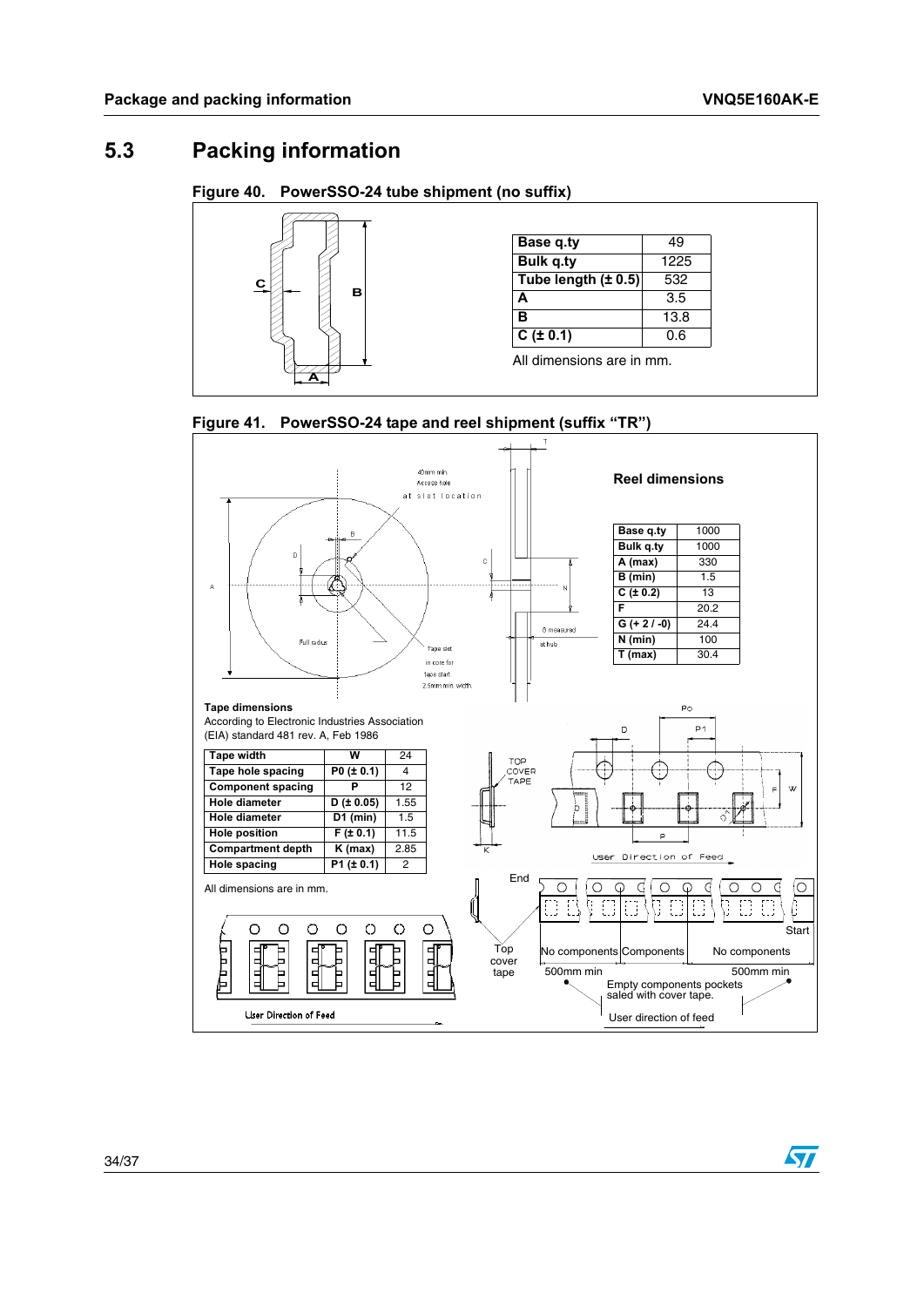# <span id="page-34-0"></span>**6 Order codes**

#### <span id="page-34-1"></span>Table 17. **Device summary**

| Package     | Order codes  |                |
|-------------|--------------|----------------|
|             | Tube         | Tape and reel  |
| PowerSSO-24 | VNQ5E160AK-E | VNQ5E160AKTR-E |

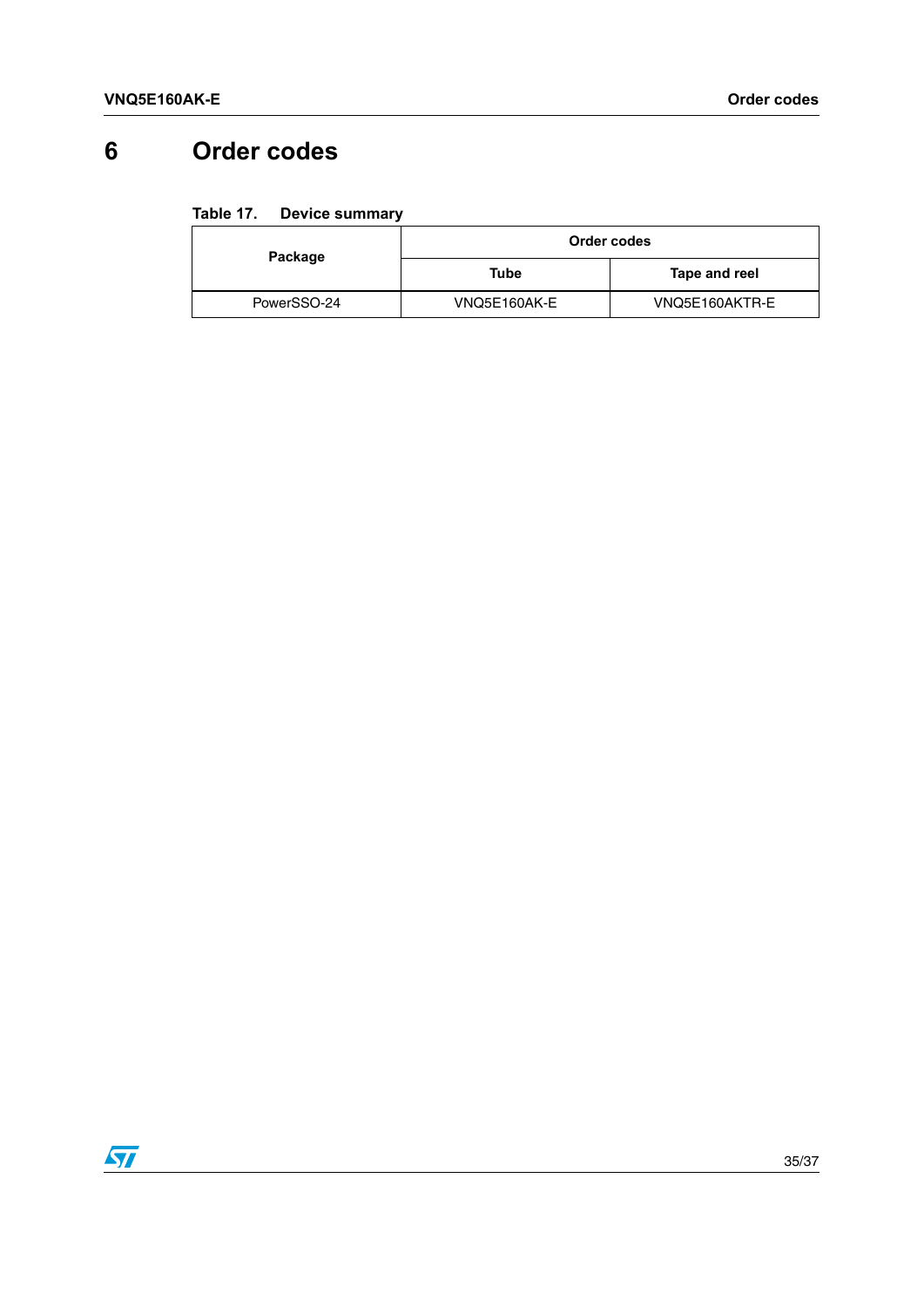# <span id="page-35-0"></span>**7 Revision history**

| <b>Date</b> | <b>Revision</b> | <b>Changes</b>                                                                                                                                                                                                                                                                                                                                                                                                                                                                                                                                                                                                                                                                                                                                                                                      |
|-------------|-----------------|-----------------------------------------------------------------------------------------------------------------------------------------------------------------------------------------------------------------------------------------------------------------------------------------------------------------------------------------------------------------------------------------------------------------------------------------------------------------------------------------------------------------------------------------------------------------------------------------------------------------------------------------------------------------------------------------------------------------------------------------------------------------------------------------------------|
| 05-Jun-2007 |                 | Initial release.                                                                                                                                                                                                                                                                                                                                                                                                                                                                                                                                                                                                                                                                                                                                                                                    |
| 17-Mar-2009 | 2               | Document restructured.<br>Updated Table 9: Current sense (8V <v<sub>CC&lt;18V):<br/>- added k0, k1, k2, k3, dk1/k1, dk2/k2, dk3/k3, ∆t<sub>DSENSE2H</sub><br/>parameters values<br/>Updated Table 10: Openload detection (8V<v<sub>CC&lt;18V):<br/>- added <math>I_{L(off2)r}</math>, <math>I_{L(off2)f}</math> and td_vol parameters<br/>Added Figure 9.: lout/ Isense vs. lout.<br/>Added Figure 10.: Maximum current sense ratio drift vs load current<br/>Added Section 2.4: Waveforms.<br/>Added Section 2.5: Electrical characteristics curves.<br/>Updated <i>Chapter 3: Application information</i>:<br/>- added <i>Section 3.4: Current sense and diagnostic</i><br/>Added Chapter 4: Package and PC board thermal data:<br/>Updated Table 16: PowerSSO-24 mechanical data</v<sub></v<sub> |
| 19-Sep-2013 | 3               | <b>Updated Disclaimer</b>                                                                                                                                                                                                                                                                                                                                                                                                                                                                                                                                                                                                                                                                                                                                                                           |

<span id="page-35-1"></span>

| <b>Document revision history</b><br>Table 18. |
|-----------------------------------------------|
|-----------------------------------------------|